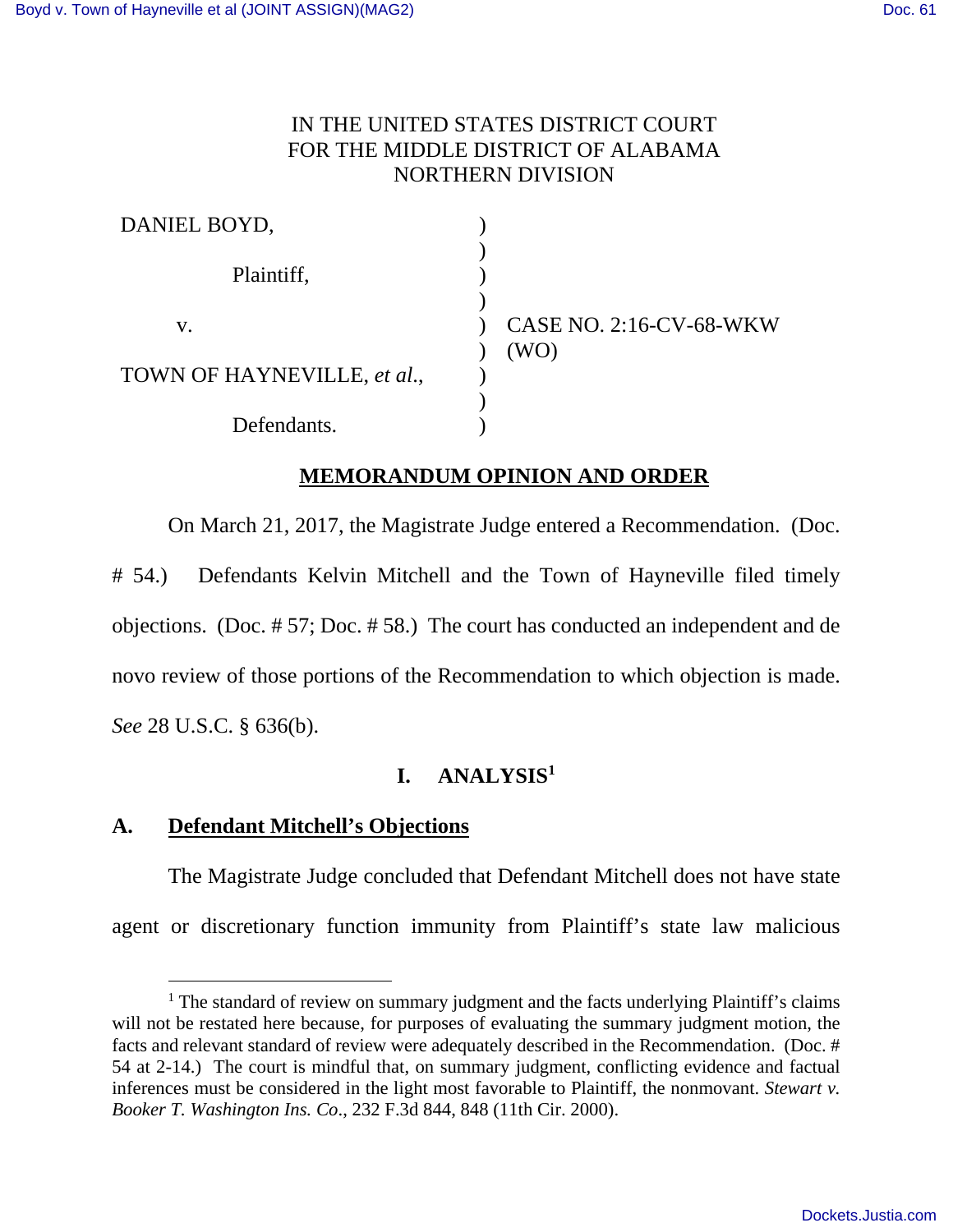prosecution claim arising out of a warrant Defendant Mitchell procured on April 17,  $2014<sup>2</sup>$  In reaching this conclusion, the Magistrate Judge reasoned that, under  $Ex$ *parte Harris*, when there is no dispute that an officer is engaged in a discretionary function with respect to a malicious prosecution claim, the concept of arguable probable cause is irrelevant to the immunity analysis. Defendant Mitchell argues that, under *Harris* and an earlier Alabama Supreme Court case, *Borders v. City of Huntsville*, 875 So. 2d 1168, 1180 (Ala. 2003), he is immune from Plaintiff's state law malicious prosecution claim so long as he had arguable probable cause to obtain the warrant for Plaintiff's arrest.

 Before analyzing Defendant Mitchell's argument, it may be helpful to review the burden-shifting nature of state agent and discretionary function immunity under Alabama law. First, Defendant Mitchell must demonstrate that Plaintiff's claims arise from Defendant Mitchell's exercise of a function that would entitle him to immunity, *i.e.*, that he was acting as a state agent "exercising judgment in the enforcement of the criminal laws of the state,'" or, in other words, engaged in a discretionary function in the capacity of a peace officer. *Harris*, 216 So. 3d at 1209 (quoting *Hollis v. City of Brighton*, 950 So. 2d 300, 309 (Ala. 2006). Although there

<sup>&</sup>lt;sup>2</sup> Plaintiff asserted three different state law malicious prosecution claims, each arising out of Chief Mitchell's procurement of a different warrant. Plaintiff did not object to the Magistrate Judge's recommendation that summary judgment be granted as to the state law malicious prosecution arising out of the other two warrants.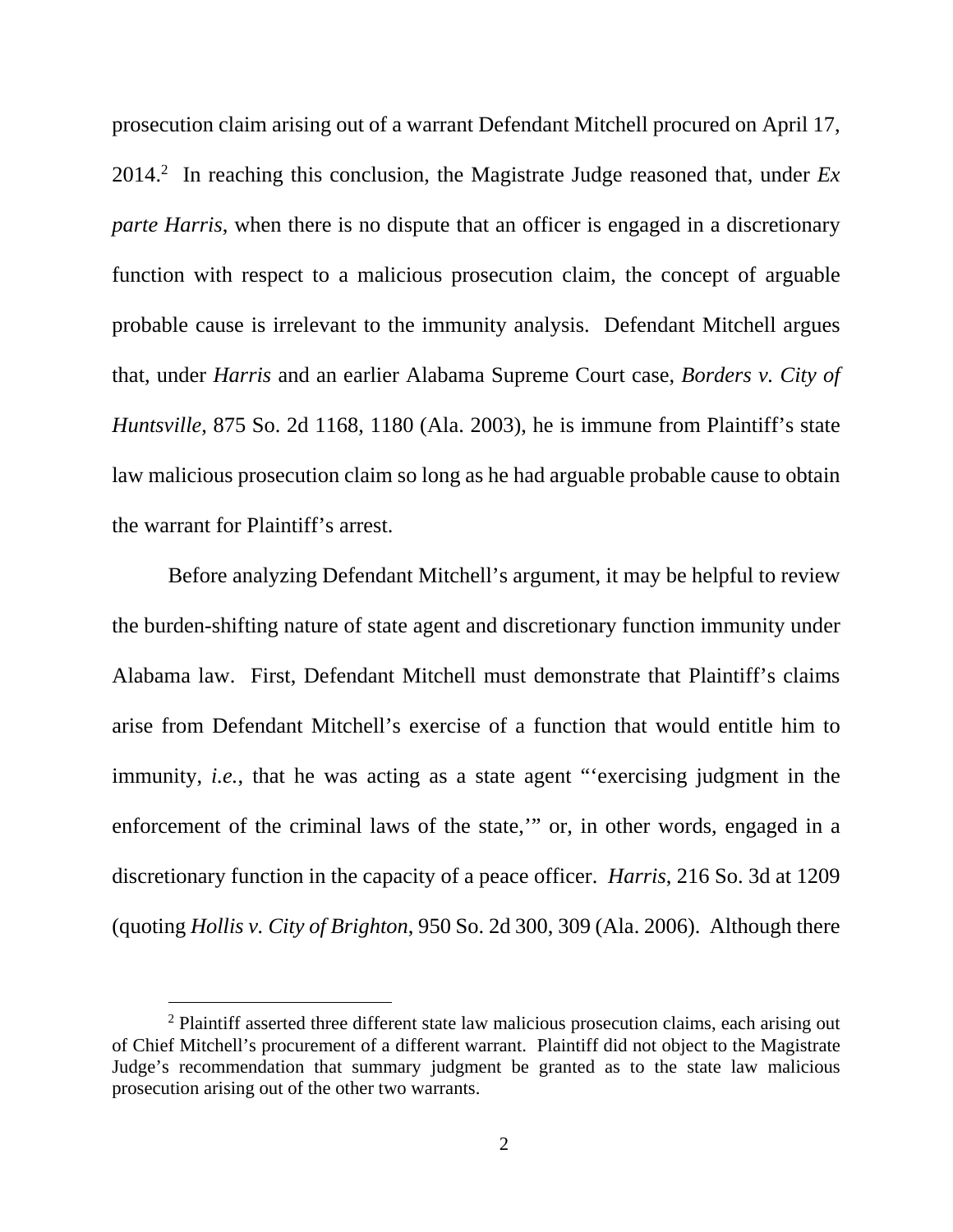are other ways to demonstrate that a police officer is engaged in a discretionary function, in cases of false arrest, false imprisonment, and malicious prosecution, the officer may do so by showing that he or she had "arguable probable cause" to make an arrest. *Borders*, 875 So. 2d at 1179-80.

 In this case, there is no dispute that, with respect to the conduct giving rise to Plaintiff's claims, Defendant Mitchell was engaged in a discretionary function that would entitle him to immunity. Therefore, the burden shifts to Plaintiff to demonstrate that a recognized exception to state-agent immunity applies – in this case, that Defendant Mitchell acted willfully, fraudulently, in bad faith, beyond his authority, or under a mistaken impression of the law. *Harris*, 216 So. 3d at 1209.

At least in cases of false arrest,<sup>3</sup> even when a plaintiff demonstrates that an officer acts willfully, maliciously, fraudulently, or in bad faith, a defendant police officer can negate the applicability of the immunity exception by demonstrating the existence of "arguable probable cause." *Id*. at 1213-14. As will be discussed, *infra*, the Alabama Supreme Court in *Harris* held that the "arguable probable cause standard" gives rise to immunity in cases of false arrest, but, without explanation, the court in *Harris* did not discuss arguable probable cause in its analysis of state

<sup>&</sup>lt;sup>3</sup> The Alabama Supreme Court in *Harris* held that the "arguable probable cause standard" gives rise to immunity in cases of false arrest, but, without explanation, the court in *Harris* did not discuss arguable probable cause in its analysis of state agent or discretionary function immunity in the context of a separate malicious prosecution claim.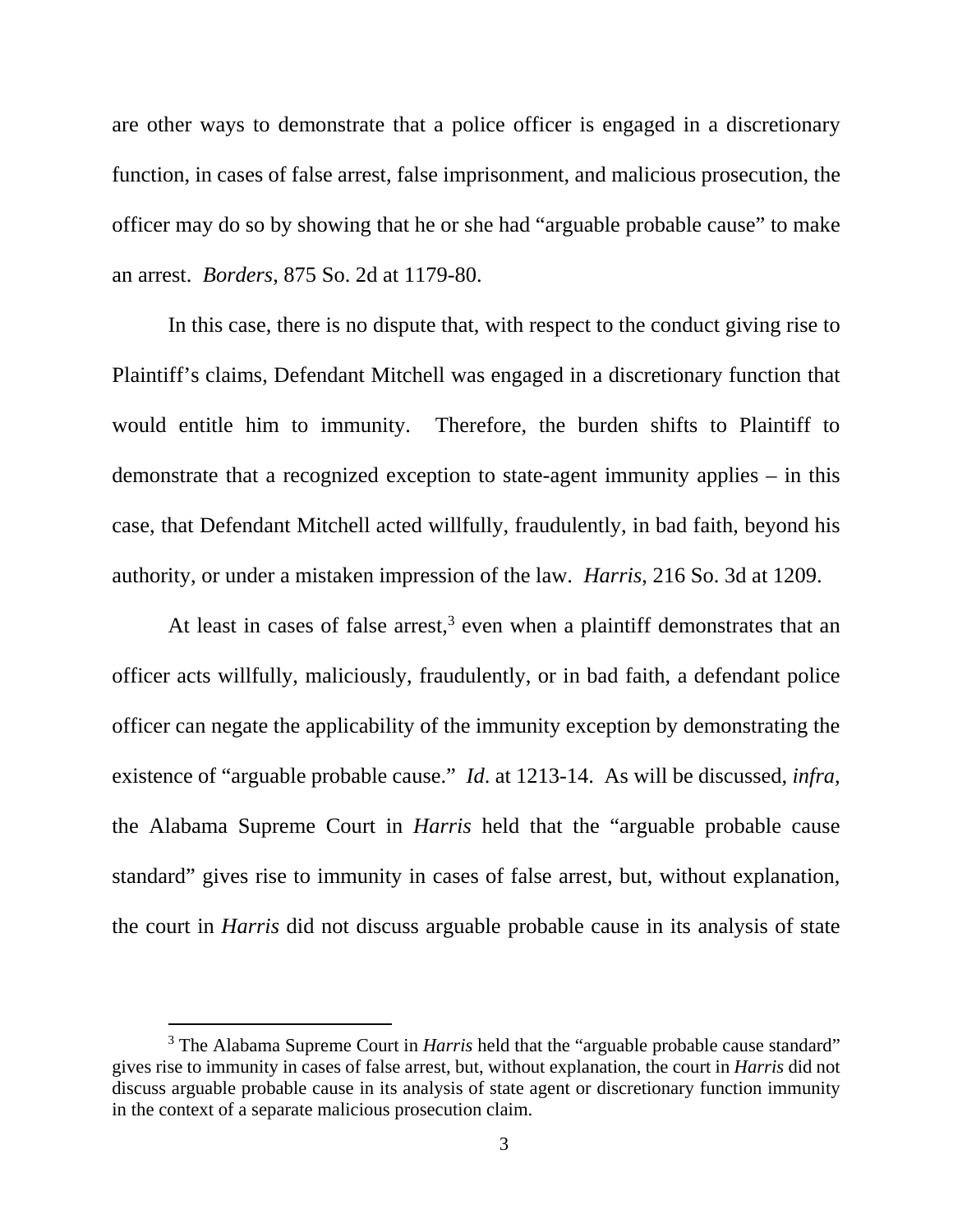agent or discretionary function immunity in the context of a separate malicious prosecution claim. Defendant Mitchell's objection necessitates consideration of whether arguable probable cause negates the malicious conduct exception to state agent and discretionary function immunity, and, if so, whether the undisputed evidence establishes that Defendant Mitchell had arguable probable cause to obtain the April 17, 2014 warrant.

#### **1.** *Borders v. City of Huntsville*

 In *Borders*, the Alabama Supreme Court considered an officer's argument that he was immune from numerous state law claims, including a claim for malicious prosecution. 875 So. 2d at 1171 (listing the plaintiff's state law claims, including malicious prosecution); *id.* at 1177 (introducing the defendant's argument that "all of [the plaintiff's claims were] barred by the discretionary function immunity afforded to peace officers"). The Alabama Supreme Court distilled the dispute over the applicability of immunity to the following issue: "whether a peace officer making a warrantless arrest on a charge based upon conduct the officer witnessed is entitled to discretionary-function immunity in a subsequent civil action after the arrestee is acquitted." *Id.* at 1179.

 The *Borders* court noted that discretionary function immunity and state agent immunity are withheld if the defendant officer acted with willful or malicious intent or in bad faith, but this exception to immunity was inapplicable because the plaintiff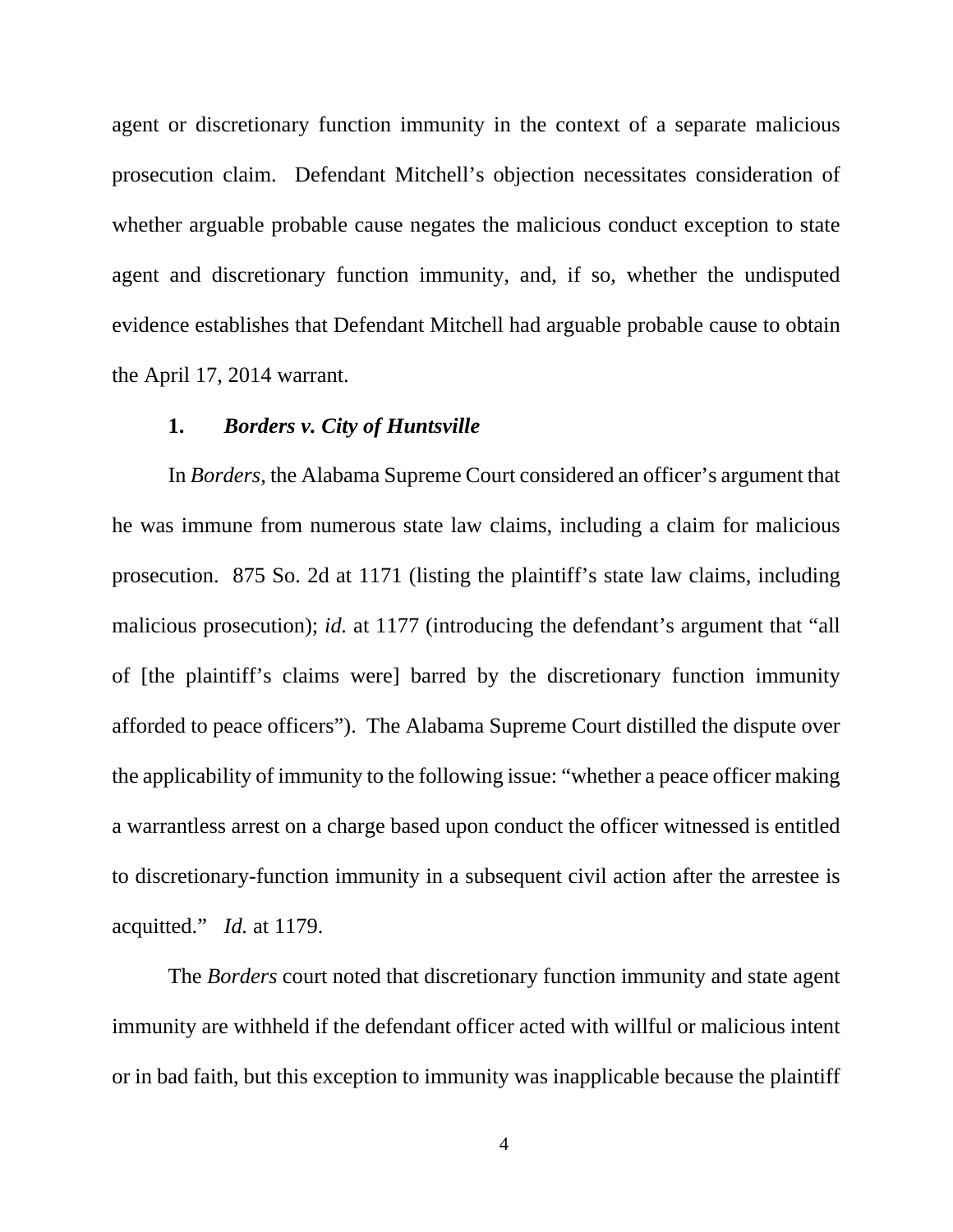contended only that the officer's conduct was neglectful, careless, or unskillful.<sup>4</sup> *Id*. at 1178. Rather than focus on whether proof of actual malice could rebut any showing that defendant was entitled to qualified immunity, the *Borders* court focused its inquiry on whether the defendant met the threshold requirement for demonstrating the applicability of immunity in the first place by showing that "he was performing a discretionary function with respect to the incident in question." *Id*. The *Borders* court held that the defendant could meet the burden of demonstrating that he was engaged in a discretionary function by showing that he had arguable probable cause for the arrest, *Id*. at 1179-80, but that material factual disputes concerning the existence of arguable cause precluded a finding as a matter of law that the officer was engaged in a discretionary function when he arrested the plaintiff. *Id*. at 1181 ("[W]e cannot determine, as a matter of law, that [the

<sup>4</sup> The *Borders* plaintiff did not necessarily abandon the malicious conduct element of his malicious prosecution claim when he conceded that he had no grounds to argue an exception to immunity on the basis of malice, bad faith, or willfulness. Legal malice, as is required to satisfy the elements of a claim for malicious prosecution, "can be inferred from the lack of probable cause." *Ex parte Tuscaloosa Cty*., 796 So. 2d 1100, 1107 (Ala. 2000). However, "malice in law, or legal malice, for purposes of a malicious-prosecution claim, is not sufficient to defeat a state agent's defense of discretionary-function immunity." *Id*. Rather, to overcome discretionary function or state-agent immunity on the basis of malicious, bad faith, or willful conduct, the plaintiff was required to prove malice in fact, or actual malice, by demonstrating that the defendant's conduct was "'so egregious as to amount to willful or malicious conduct engaged in in bad faith,'" such as by showing that the defendant bore "'personal ill will against the [plaintiff] and that he maliciously or in bad faith arrested him solely for purposes of harassment." *Id*. (quoting *Couch v. City of Sheffield*, 708 So. 2d 144, 153–54 (Ala.1998), abrogated on other grounds by *Ex parte Cranman*, 792 So.2d 392 (Ala. 2000)). The plaintiff in *Borders* presented no evidence of actual malice. *Borders*, 875 So. 2d at 1171.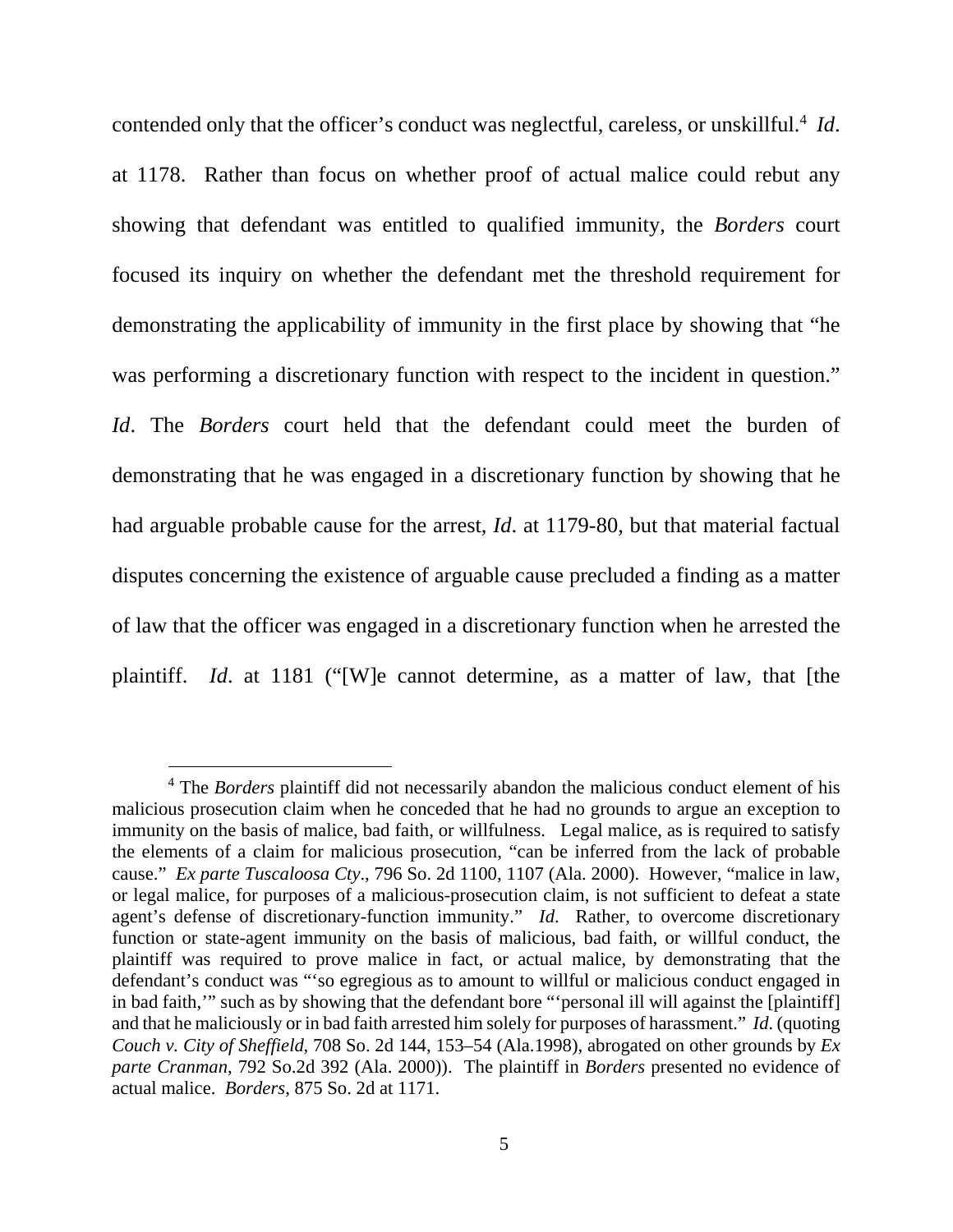defendant] was engaged in a discretionary function when he arrested [the plaintiff], that is, that [the defendant] had arguable probable cause in that officers of reasonable competence and with the same knowledge would disagree as to whether probable cause existed."); *Id*. at 1182 (holding that the factual dispute "preclude[d] a determination as to whether [the defendant] was engaged in a discretionary function and instead presented a jury question").

#### *2. Ex parte Harris*

 $\overline{a}$ 

In *Harris*<sup>5</sup>, the Alabama Supreme court, citing *Borders*, applied the concept of arguable probable cause in determining whether a police officer was immune from a state law claim of false arrest. Despite the citation to *Borders*, a significant distinction exists between the *Harris* court's use of the concept of arguable probable cause and the *Borders* court's use of the concept. Unlike in *Borders*, the *Harris* court did not invoke the concept of arguable probable cause in relation to the defendant officer's initial burden to demonstrate that he was engaged in a discretionary function when he placed the plaintiff under arrest. 216 So. 2d at 1213- 14.

 In *Harris*, the initial discretionary function analysis concerned the plaintiff's argument that the defendant officer had no authority to make an arrest for the

<sup>&</sup>lt;sup>5</sup> In a coincidence bearing no real relevance to this case, Defendant Mitchell participated in the alleged false arrest at issue in *Harris* and was the officer who made the determination to arrest the plaintiff. 216 So. 2d at 1205-06.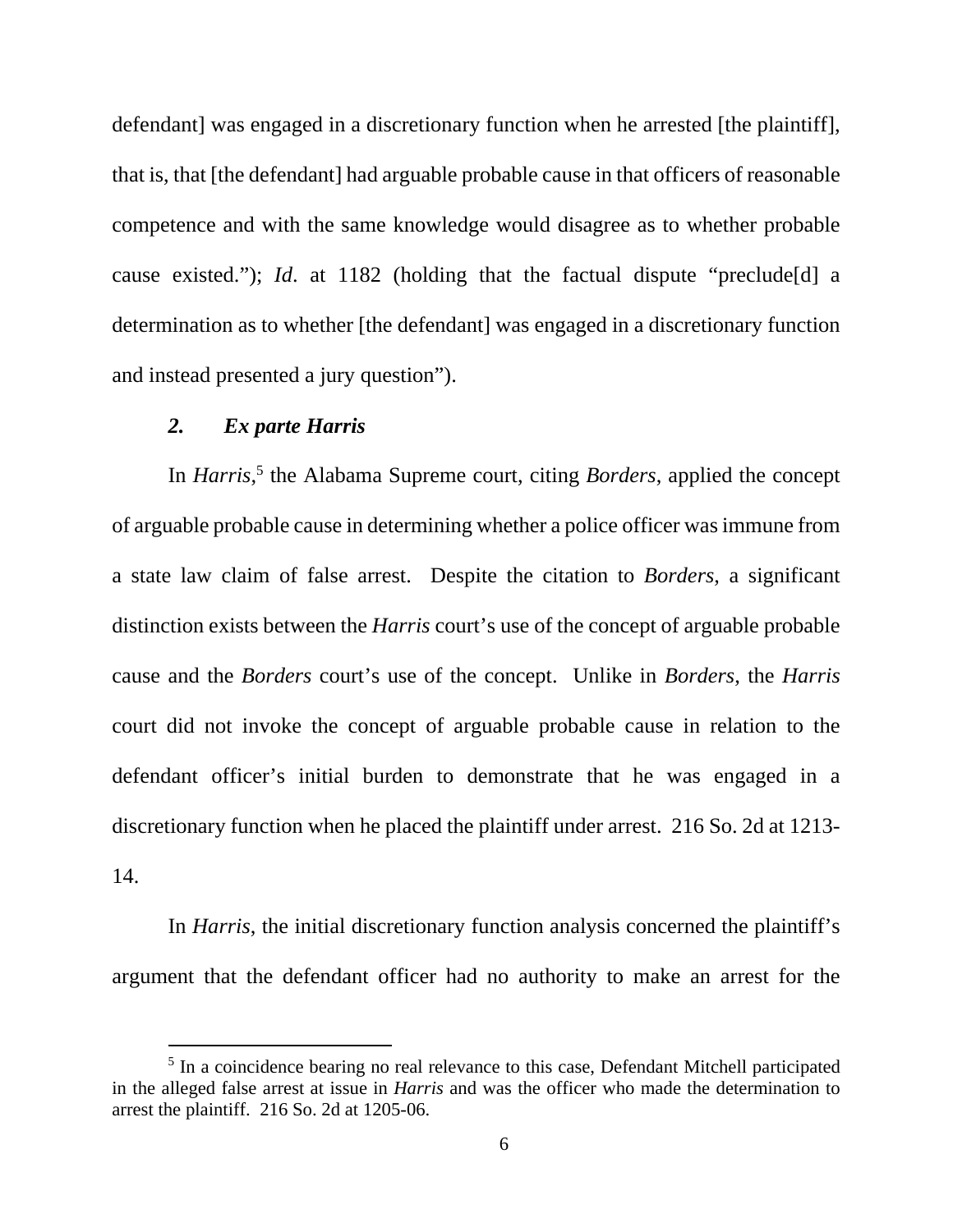misdemeanor of selling alcohol without a license because the defendant officer did not personally witness the unlawful sale of alcohol. Rejecting the plaintiff's argument, the *Harris* court found that sufficient suspicious circumstances occurred within the defendant officer's view to give him the authority to make the arrest. 216 So. 2d at 1209-1212. Therefore, the court concluded that the defendant officer "satisfied his initial burden of demonstrating that at the time of the incident made the basis of [the plaintiff's] claims [the defendant officer] was engaged in a lawenforcement function for which State-agent immunity would be available under § 6–5–338(a) and *Ex parte Cranman*, as modified by *Hollis* [*v. City of Brighton*, 950 So. 2d 300, 309 (Ala. 2006)]." *Id*. at 1209.

 Thus it was that, without considering whether arguable probable cause established that the defendant officer was engaged in a discretionary function, the *Harris* court turned to whether, with respect to the plaintiff's false arrest claim, the plaintiff met his burden to establish the malicious conduct exception to state agent/discretionary function immunity. Specifically, the *Harris* court held that undisputed evidence establishing "arguable probable cause" precluded a finding that the defendant officer acted "willfully maliciously, or in bad faith so as to remove him from the umbrella of state agent immunity." *Id*. at 1214.

 Following this holding, the court stated: "Although we recognize that [the plaintiff] has presented evidence indicating that [the defendant officer] held some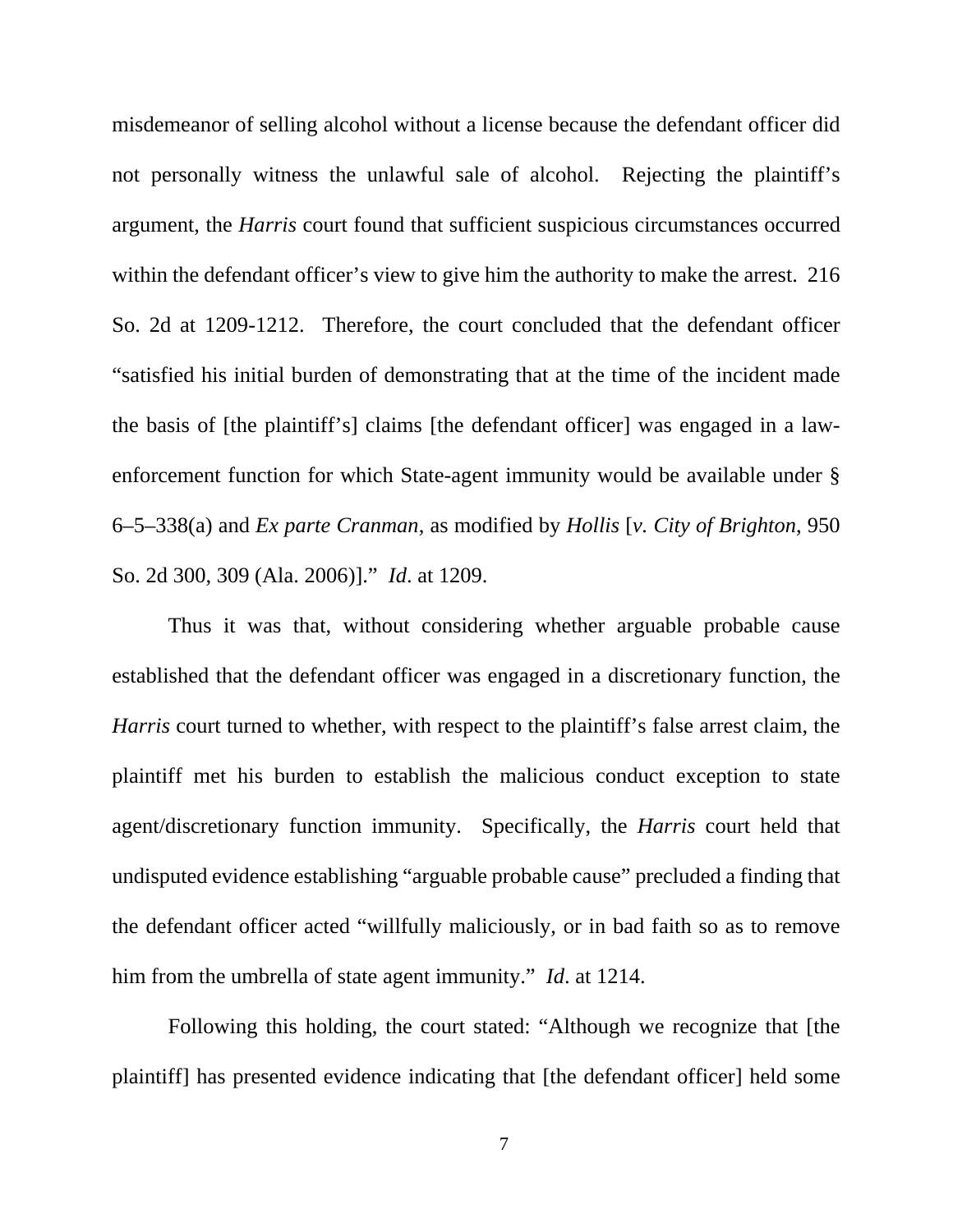personal animosity toward her and that he had a competing financial interest, the fact remains that [the Defendant officer] had probable cause to arrest [the plaintiff]." *Id.* Following on the heels of the court's reliance on arguable probable cause, the reference to "probable cause" introduces some ambiguity, but does not necessarily change the preceding holding that arguable probable cause eliminates the malicious conduct exception to immunity. Any ambiguity is easily resolved if the court's statement is read as making the larger point that, *even if evidence of malice exists*, the immunity exception for malicious conduct is unavailable if the arrest was objectively valid, or if an objective officer would have had reason to believe the arrest was valid.<sup>6</sup> Otherwise, an officer could be deprived of immunity simply on the mere basis of his subjective feelings or motives toward the plaintiff, while an objective, unbiased officer with the same knowledge and in the same circumstances would be immune for claims arising out an otherwise identical arrest.

 After concluding that the malicious conduct exception did not deprive the defendant officer of state agent/discretionary function immunity from plaintiff's false arrest and false imprisonment claims, the *Harris* court proceeded to consider

<sup>&</sup>lt;sup>6</sup> As the *Harris* court noted, probable cause exists in cases of false arrest and false imprisonment "if the facts and circumstances within the officer's knowledge and of which he had reasonable trustworthy information are sufficient to warrant a man of reasonable caution in the belief that an offense is or has been committed." *Id.* at 1213 (citation and quotation marks omitted). Arguable probable cause exists if "reasonable officers in the same circumstances and possessing the same knowledge as [the arresting officer] could have believed that probable cause existed to arrest the Plaintiff." *Id*. Thus, both arguable cause and actual probable cause focus on whether a reasonable officer would have been justified in making the arrest.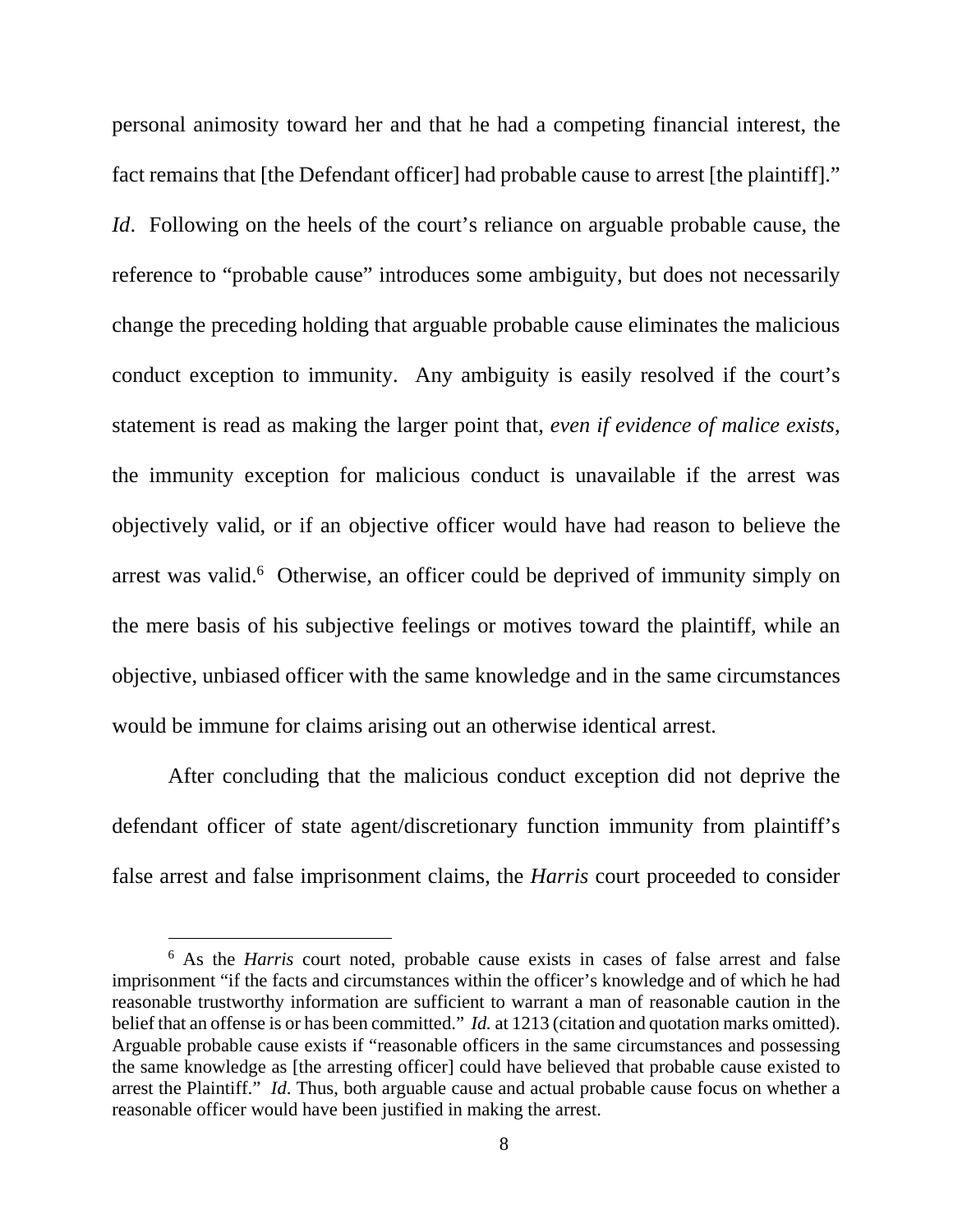immunity in the context of the plaintiff's malicious prosecution claim. The *Harris* court noted that, to prevail on an Alabama state law claim of malicious prosecution, the plaintiff must demonstrate, among other things, that the arrest was initiated with malice and without probable cause. *Id*. at 1214. For purposes of proving the elements of a malicious prosecution claim, but not for the purpose of establishing the malice exception to immunity, malice can be inferred from lack of probable cause. *Id*. at 1215. To establish the malicious conduct exception to immunity on a malicious conduct claim, a plaintiff must demonstrate that the defendant's conduct was in fact so egregious as to amount to malicious, willful, or bad faith conduct, such as by showing that the defendant had personal ill will against the plaintiff and that the defendant acted solely for the purpose of harassment. *Id*. The *Harris* court noted facts tending to indicate that the defendant officer had probable cause for the arrest. Then, citing *Borders*, the court concluded that, "because [the defendant officer] had probable cause to initiate a judicial proceeding against [the plaintiff] and because he did so without malice, he is immune from suit on [the plaintiff's] malicious prosecution claim under the doctrine of State-agent immunity set forth in *Ex parte Cranman*."<sup>7</sup> *Id*.

<sup>7</sup> At first glance, *Harris* court might appear to hold that, because the undisputed facts established that the essential elements of malicious prosecution were absent (malice and probable cause), immunity existed. The *Harris* court expressly noted the difference between the type of malice required to prove the elements of the claim (legal malice) and the type of malice required to overcome an immunity defense (actual malice). The *Harris* court also expressly recognized that factual issues existed as to whether the defendant officer acted with *actual* malice, thus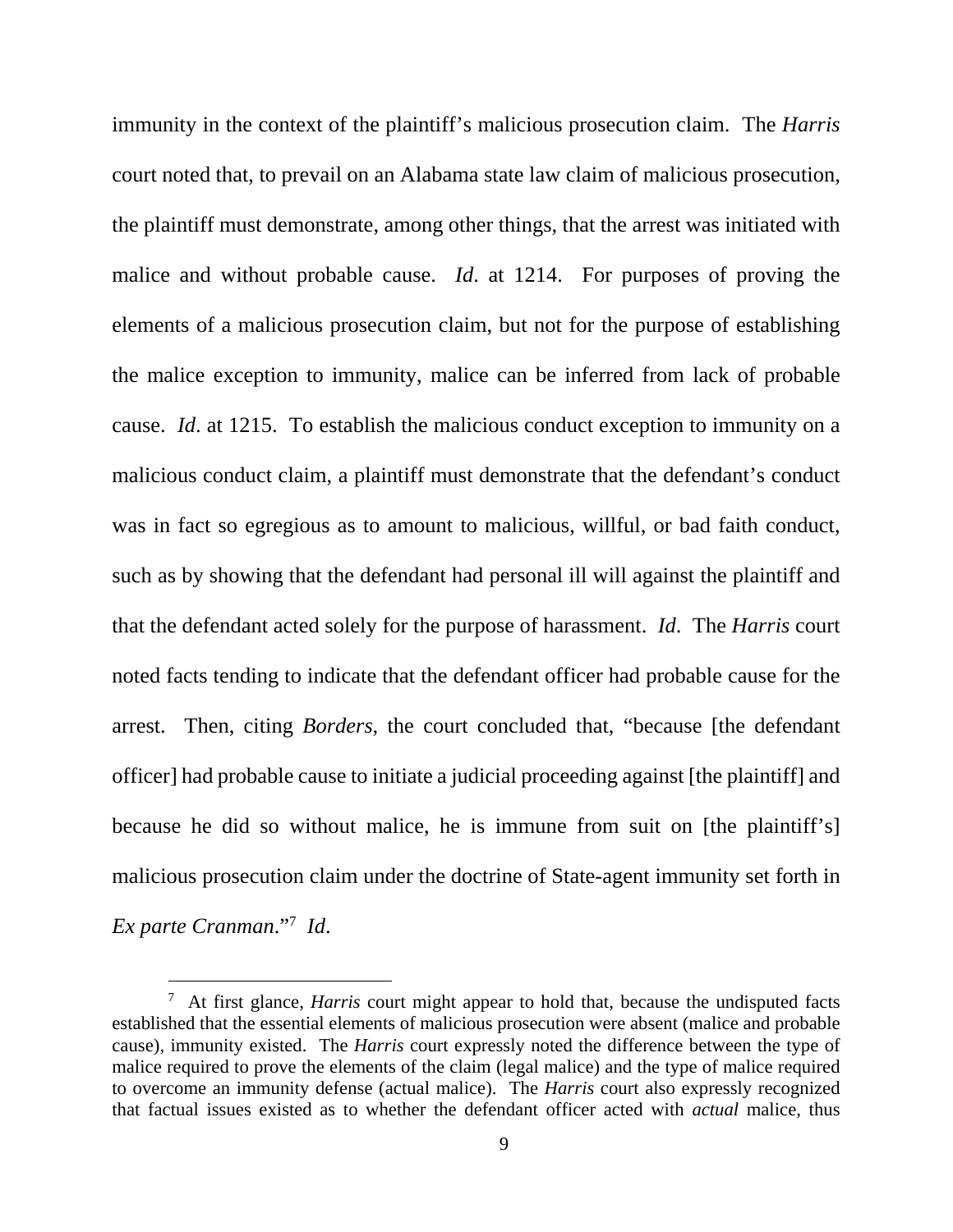The Magistrate Judge concluded that, because the *Harris* court did not discuss arguable probable cause in the context of negating the malicious conduct exception to immunity on a malicious prosecution claim, the *Harris* court "implicitly held that the arguable-probable-cause standard does not apply to malicious prosecution claims." (Doc. # 54 at 50 n.15.) As Defendant Mitchell points out, in the absence of any explanation from the *Harris* court itself why arguable probable cause was not discussed in the context of the malicious prosecution claim, it is not necessary to read *Harris* so narrowly. After all, the *Borders* court considered arguable probable cause in the context of a malicious prosecution claim (albeit at a different stage of the immunity analysis), and *Harris* contains no express statement of intent to abrogate *Borders*.

appearing to contradict the conclusion that undisputed evidence established that the defendant officer was immune because he acted without malice. *Id.* at 1215. ("As mentioned above, [the plaintiff] presented some evidence indicating that [the defendant officer] held some personal animosity toward her and that he had a competing financial interest, but that evidence does not alter the fact that he had probable cause to initial proceeding against her, given his knowledge of the facts and circumstances giving rise to that proceeding."). For resolving the issues before this court, it is not necessary to resolve this potential conflict in the *Harris* court's discussion of immunity in the context of a malicious prosecution claim. It entirely plausible, however, that, in noting the existence of evidence of the defendant officer's subjective malice, the court was merely reiterating that the maliciousness exception to immunity is negated, and immunity exists, if the defendant officer was objectively justified in obtaining a warrant or making the arrest, regardless of the officer's subjective feelings or motives. Further, it is also plausible that, because the officer was objectively justified in making the arrest, the court may not have found it necessary to consider whether the malicious conduct exception to immunity is negated if an officer is merely *arguably*  justified in making an arrest.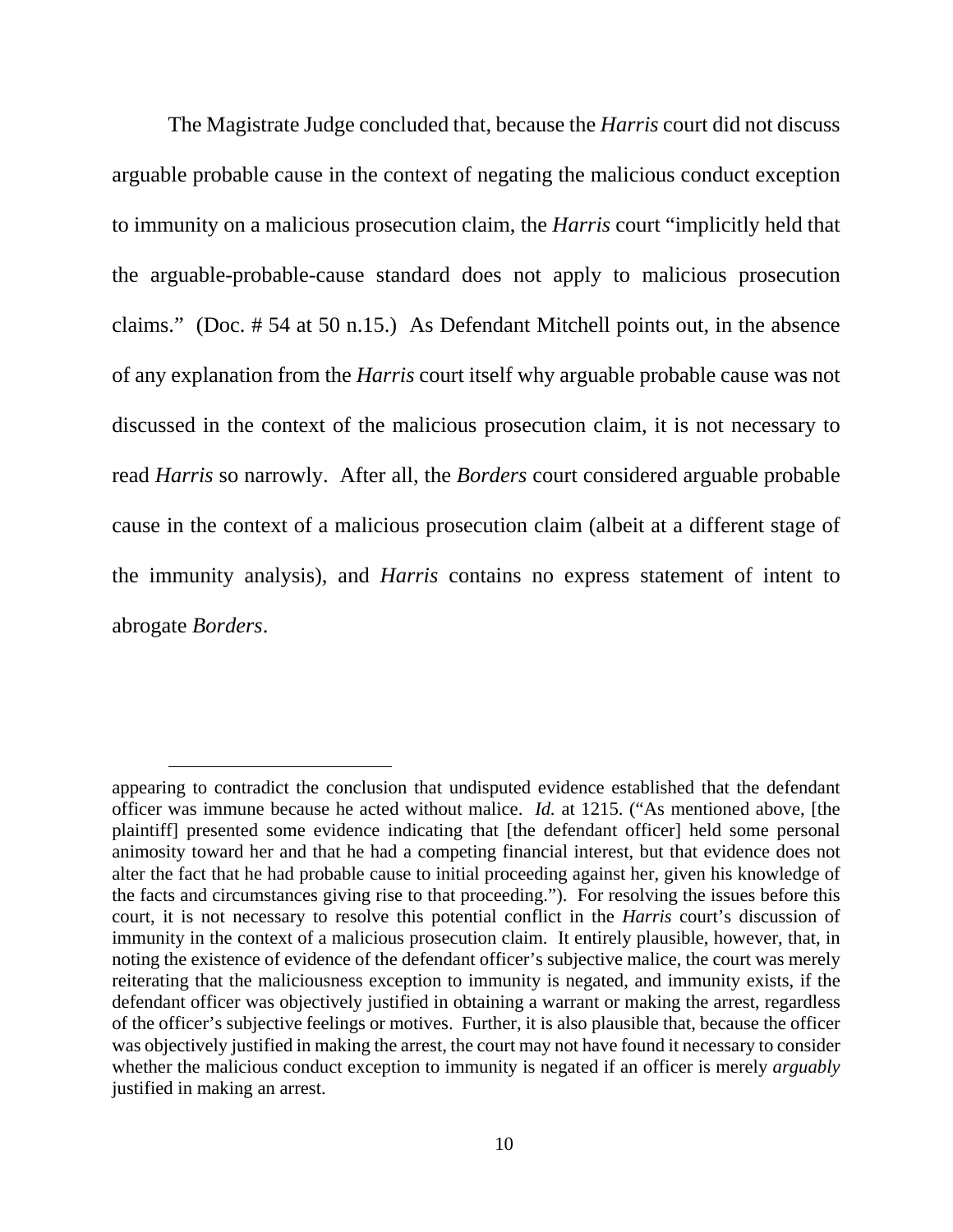It may be that, in *Harris*, the court did not discuss the issue of probable cause in the context of the malicious prosecution claim because the parties did not raise the issue. Alternatively, it may be that, in determining that probable cause existed in the context of the malicious prosecution claim, the *Harris* court found no need to address the existence of arguable probable cause. Whenever probable cause exists, arguable probable cause also necessarily exists<sup>8</sup> (although the reverse is not necessarily true). Therefore, under *Harris's* holding that arguable probable cause negates the malicious conduct exception to immunity, any time probable cause exists, the maliciousness exception to immunity will not apply. Otherwise, despite the existence of an objective basis for an officer's actions, the officer would lose state agent and discretionary function immunity merely because of the officer's personal motives and attitude toward the plaintiff during the arrest, even if an unbiased officer would have immunity for making the same arrest under the same circumstances.

 Accordingly, at Defendant Mitchell's urging, and in accordance with *Borders* and *Harris*, the court will apply the concept of arguable probable cause to the immunity analysis of the state law malicious prosecution claim arising out of the April 17, 2014 warrant.<sup>9</sup>

<sup>8</sup> *See supra*, note 6 (defining probable cause and arguable probable cause).

<sup>&</sup>lt;sup>9</sup> Moreover, in this case, it is unnecessary to choose exclusively between the Magistrate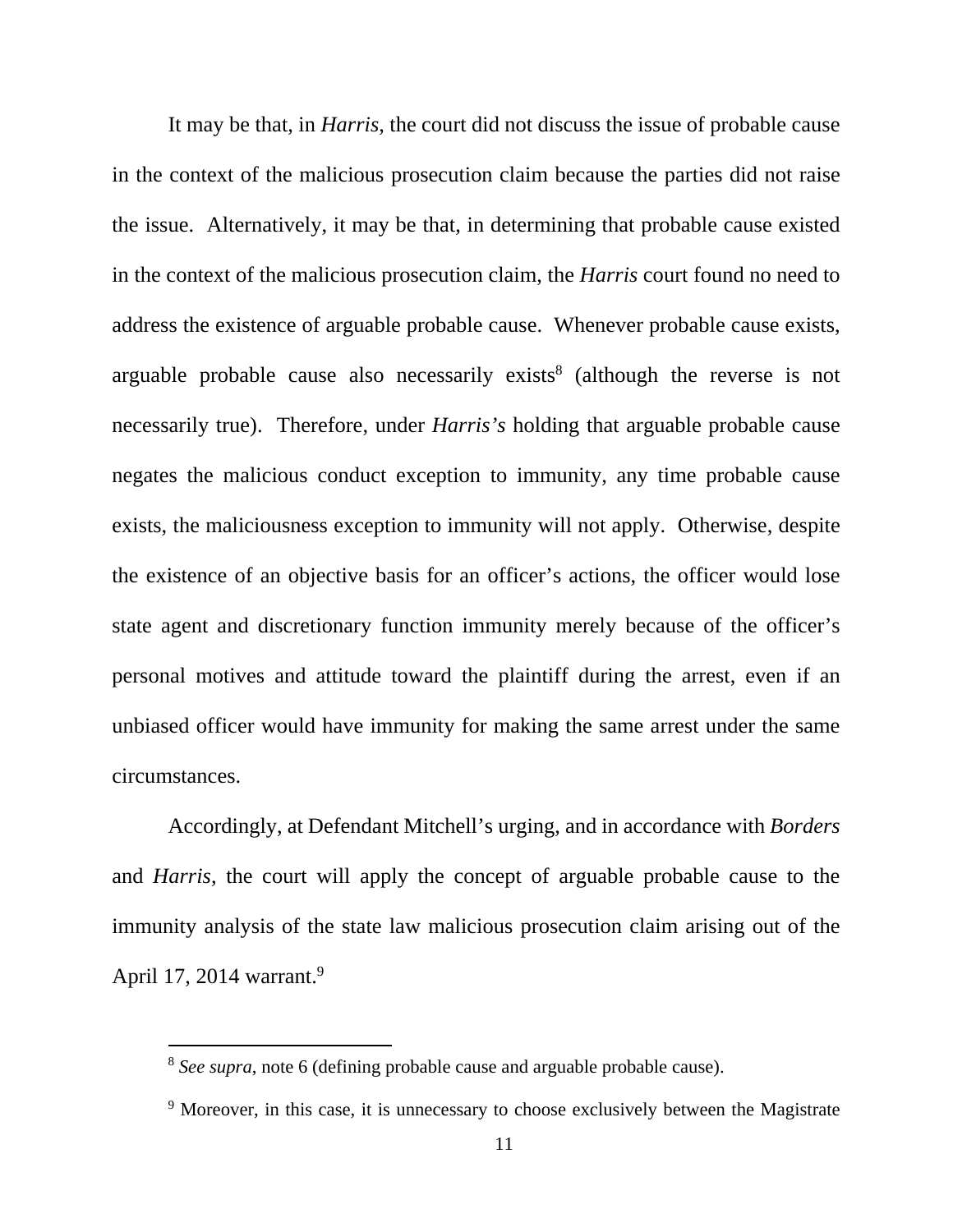#### *3. Applying the Concept of Arguable Probable Cause*

 As the Magistrate Judge correctly noted, it is undisputed that Defendant Mitchell met threshold requirement for demonstrating the applicability of immunity on the state law malicious prosecution claim by showing that "he was performing a discretionary function with respect to the incident in question." *Borders*, 875 So. 2d at 1178. Accordingly, unlike in *Borders*, it is not necessary to consider whether undisputed evidence of arguable probable cause entitles Defendant Mitchell to judgment as a matter of law that he was performing a discretionary function when he swore out the April 17, 2014 warrant.

 In his objection, Defendant Mitchell does not challenge the Magistrate Judge's conclusion (Doc. # 54 at 53-55) that, viewed in the light most favorable to Plaintiff, the disputed facts reasonably support a finding that, in obtaining the April 14, 2017 warrant, Defendant Mitchell engaged in malicious or bad faith conduct sufficient to trigger the maliciousness exception to state agent/discretionary function immunity.<sup>10</sup> However, using *Harris's* approach to "the concept of arguable probable

Judge's approach and the approach urged by Defendant Mitchell. The ultimate outcome of the state agent/discretionary function immunity analysis is the same under either approach because, for reasons stated in Part I.A.3. of in this memorandum opinion, material factual disputes as to both probable cause and arguable probable cause preclude summary judgment on immunity grounds.

 $10$  As the Magistrate Judge correctly found, the record contains disputed facts that, viewed in the light most favorable to Plaintiff, would establish that Chief Mitchell's conduct was "'so egregious as to amount to willful or malicious conduct or conduct engaged in in bad faith'" and, in particular, that Defendant Mitchell had "'a personal ill will against the [plaintiff] and that he maliciously or in bad faith arrested him solely for purposes of harassment.'" *Harris*, 216 So. 2d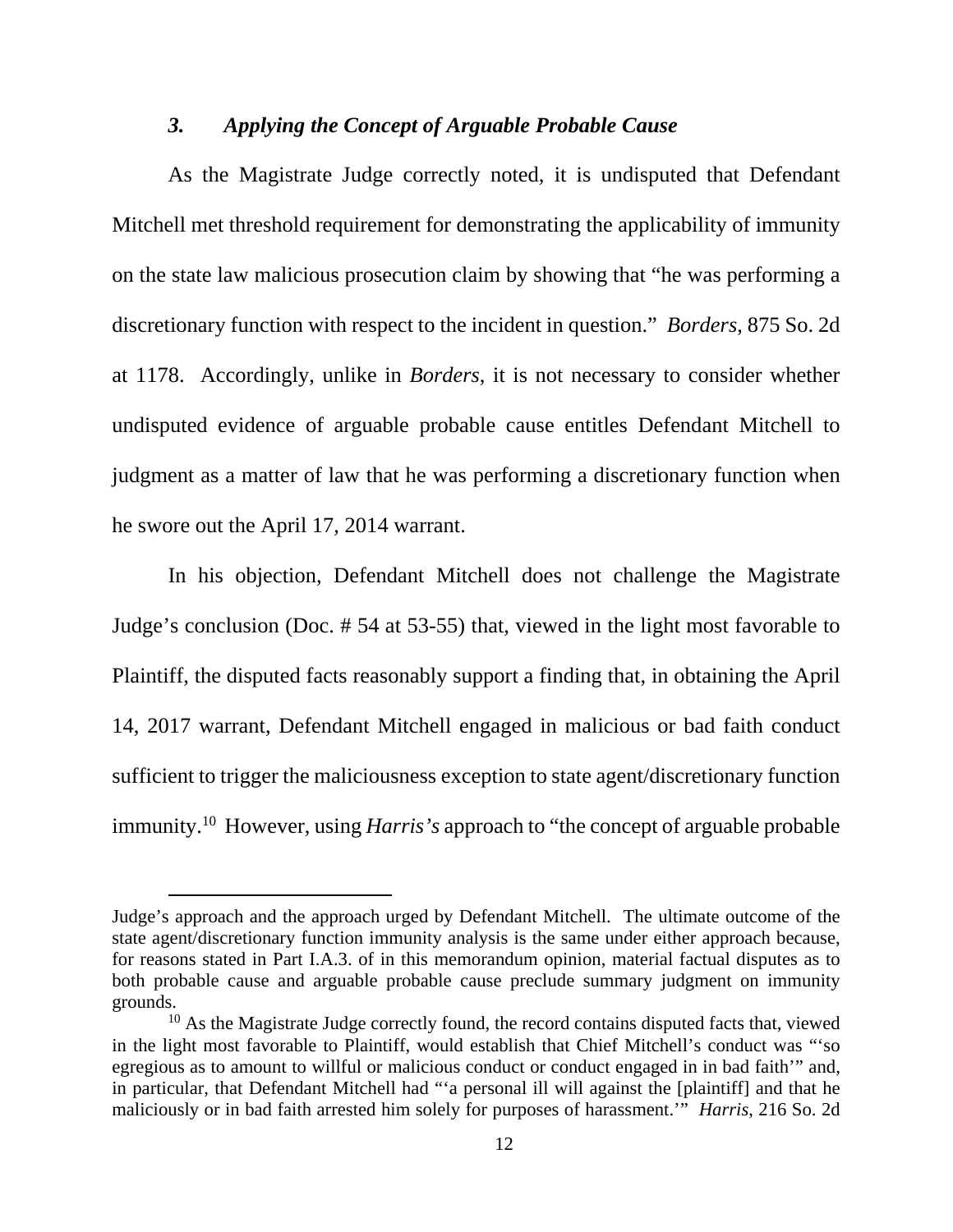cause," even in the face of evidence that the defendant acted with actual malice, the maliciousness exception to immunity is inapplicable if arguable probable cause exists. *Id*. at 1213-14.

 In analyzing Plaintiff's § 1983 malicious prosecution claim, the Magistrate Judge found that the uncontradicted evidence establishes arguable probable cause. As the Magistrate Judge noted, the definition of arguable probable cause used in *Borders* and *Harris* is the same as that used by the Eleventh Circuit in determining the applicability of qualified immunity in  $\S$  1983 cases.<sup>11</sup> (Doc. # 54 at 47.) Defendant Mitchell argues that arguable probable cause exists for purposes of the state law malicious prosecution claim for the same reasons that the Magistrate Judge concluded arguable probable cause exists in the context of the § 1983 malicious prosecution claim. Accordingly, at Defendant Mitchell's invitation, the court will consider the validity of the Magistrate Judge's conclusion that, as a matter of law based on undisputed evidence, Chief Mitchell had arguable probable cause to obtain the April 17, 2014 warrant against Plaintiff for reckless endangerment of the female students at Hayneville Middle School.

at 1214 (quoting *Ex parte Tuscaloosa Cty*., 769 So. 2d at 1107) (defining the level of malicious conduct needed to overcome the discretionary function immunity defense in the context of a malicious prosecution claim).

<sup>11</sup> *See Brown v. City of Huntsville, Ala*., 608 F.3d 724, 741 (11th Cir. 2010) ("The Alabama Supreme Court has applied the same 'arguable probable cause' standard utilized in this Court's federal qualified immunity cases for determining whether a city police officer receives state-agent immunity for his role in an arrest. *Borders*[, 875 So. 2d at 1180]."); *Harris*, 216 So. 2d at 1213 (quoting the definition of arguable probable cause used in *Borders*).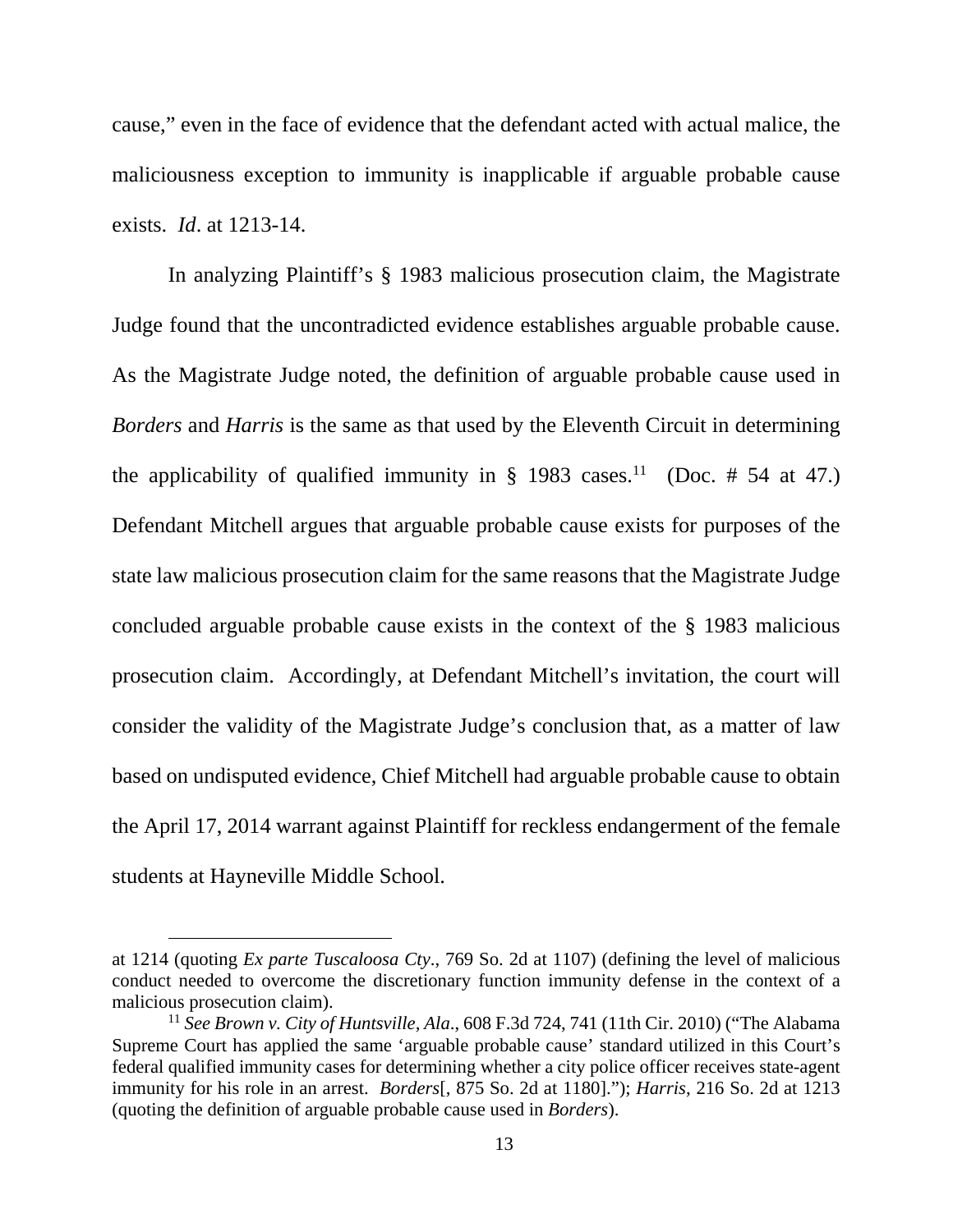In the absence of probable cause, arguable probable cause exists if "'officers of reasonable competence in the same circumstances [as the defendant officer] and with the same knowledge would disagree as to whether probable cause existed." *Harris*, 216 So. 2d at 1213 (quoting *Borders*, 875 So. 2d at 1179). On the basis of the following facts, the Magistrate Judge found no factual dispute as to the existence of arguable probable cause: (1) after the student reported the assault at 10:00 a.m., the janitor remained on Hayneville Middle School grounds until 1:30 p.m. the same day; (2) the janitor entered the school counselor's office where the school counselor was meeting with the student immediately following the incident; (3) Defendant Mitchell testified that he subjectively believes Plaintiff returned the janitor to Hayneville Middle School after the day of the assault; and (4) the April 17, 2014 warrant was issued by a neutral magistrate. (Doc. # 54 at 43-44.) However material factual disputes exist as to each of the four reasons given by the Magistrate Judge for finding arguable probable cause at the summary judgment stage.

 As to the Magistrate Judge's first reason for finding probable cause, competing factual inferences may be drawn from the fact that the janitor remained on school grounds until approximately 1:30 p.m. after the student reported the assault at  $10:00$  a.m.<sup>12</sup> As Defendant Mitchell noted in his summary judgment brief

<sup>&</sup>lt;sup>12</sup> According to the school's record of the investigation, the guidance counselor reported the incident to the principal at  $10:15$  a.m. on the day of the assault. (Doc.  $\#$  41-1 at 24.)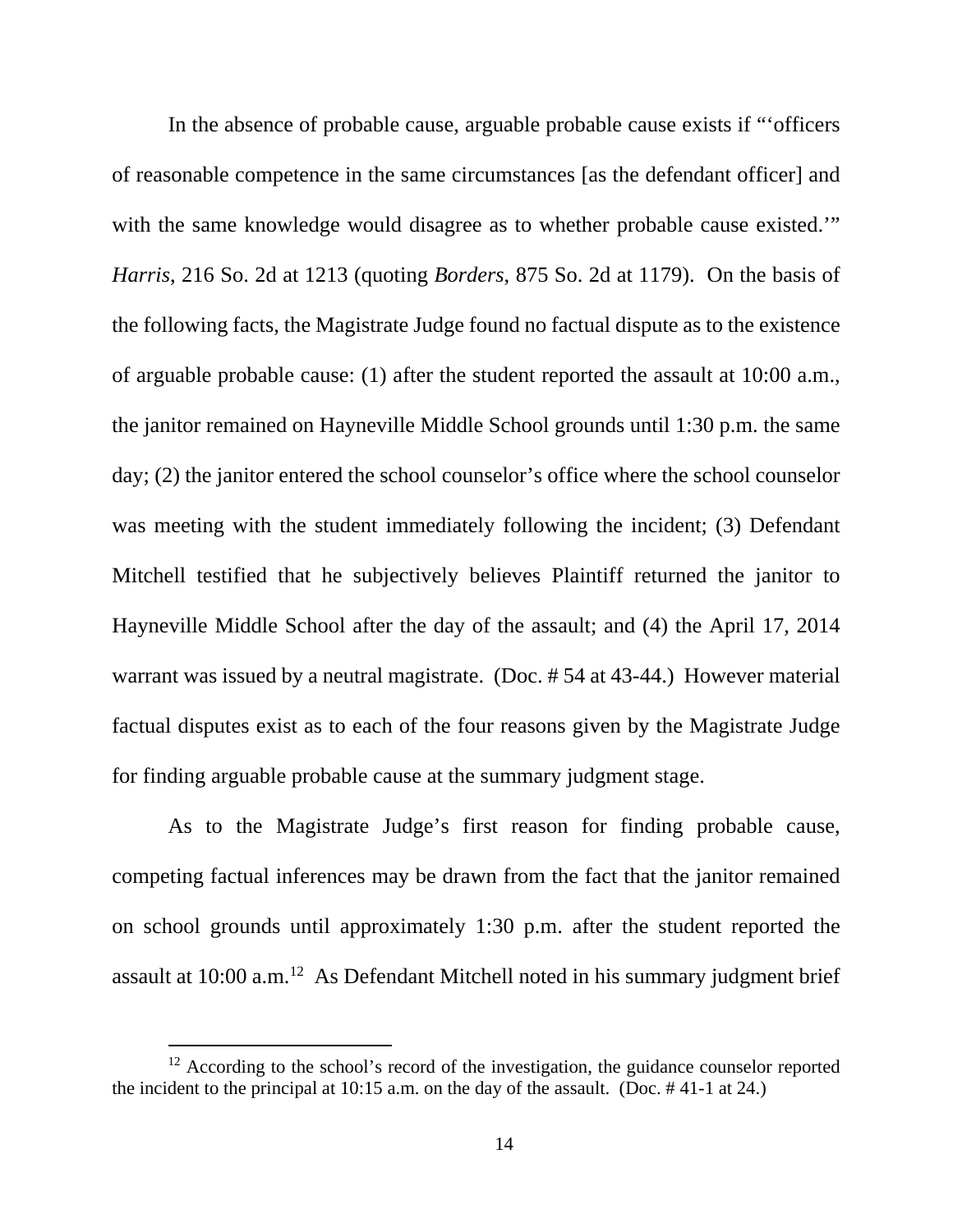(Doc. # 42 at 2-3), Plaintiff was not notified of the incident until the school principal called "around lunchtime"<sup>13</sup> on the day of the assault. (Doc. # 41-1 at 21-22; Doc. # 41-14 at 8-9.) Plaintiff testified that, immediately upon notification of the incident, he instructed the principal to "collect all [the] information," including a statement from the janitor, and then bring the janitor and the guidance counselor to Plaintiff's office. (Doc. # 41-1 at 21-23.) By the time the principal notified Plaintiff of the incident, the principal already had separated the janitor from the students by requiring the janitor to stay in the principal's office, and, for at least some part of the time after notifying Plaintiff of the incident, the principal was personally interviewing the janitor. (Doc. # 41-1 at 21-22). The principal conducted the requested interviews and arrived at Plaintiff's office with the janitor "around" 1:00 p.m. or "1:30-ish" that day. (Doc. # 41-1 at 21; Doc. # 41-14 at 8.) It is undisputed that Plaintiff's office is not on the grounds of Hayneville Middle School. When Plaintiff released the janitor from his office, he instructed the janitor not to return to school property. (Doc.  $\#$  41-1 at 29.)

 Thus, approximately one or two hours passed between the time Plaintiff was notified of the incident and the time the janitor left Hayneville Middle School to travel to Plaintiff's office. (Doc. # 41-1 at 21-23.) Defendant Mitchell cites no

 $13$  Plaintiff could not remember whether he was informed about the assault before, during, or after lunch. (Doc.  $\#$  41-1 at 21.)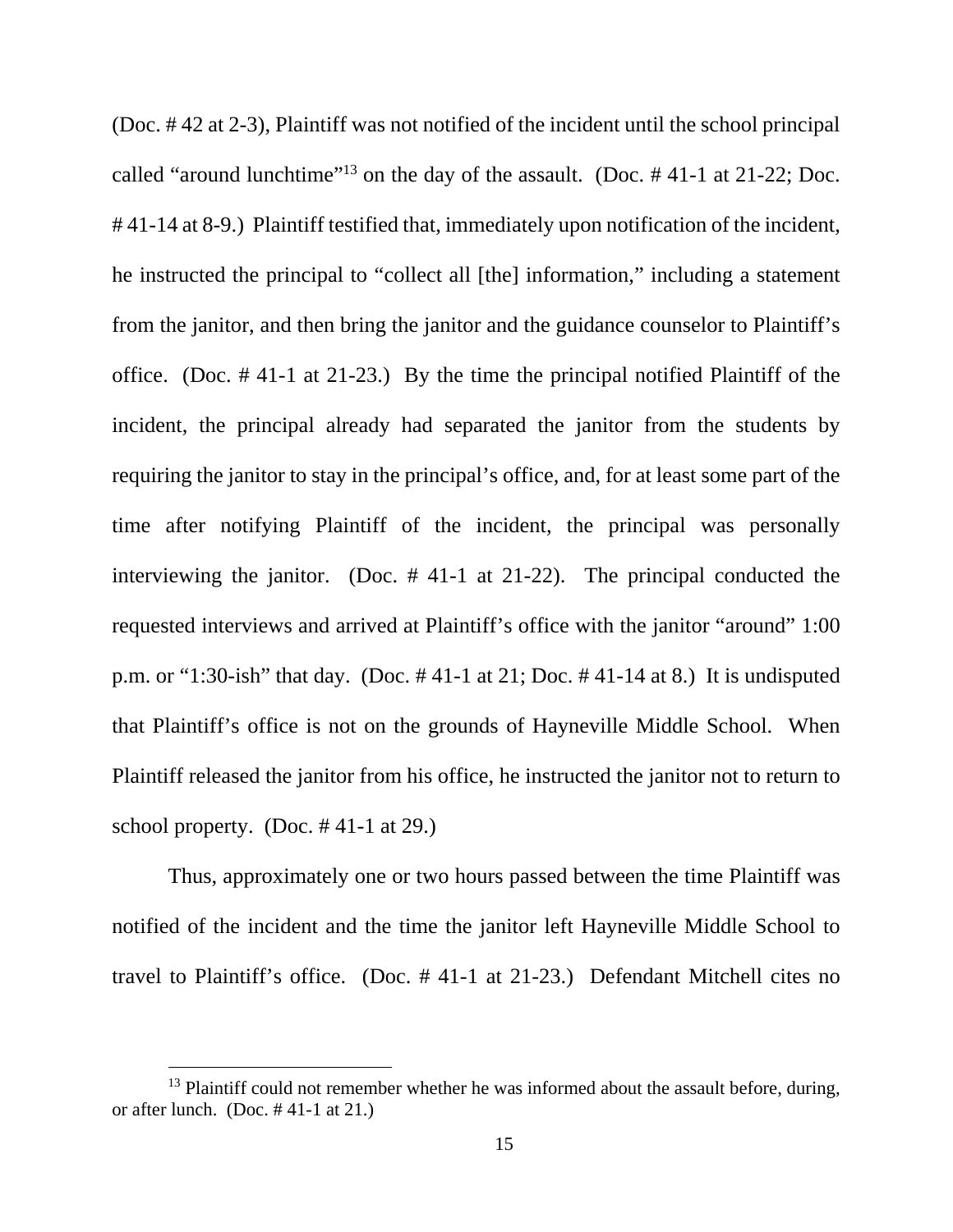evidence that, during that time, the janitor was unsupervised in the vicinity of students, or that Plaintiff's instructions to the principal placed students at risk of unsupervised contact with the janitor, or that Plaintiff had reason to believe that students were at risk during that time. The only fact that the Magistrate Judge identified to support the inference that the janitor's continued presence on school grounds might have posed a danger to the students is the fact that, when instructing the janitor to remain in his office, the principal locked the office door so that no one could enter the office and then returned to the counselor's office, which was located "three rooms down" from the principal's office. (Doc. # 41-14 at 7, 9.) The Magistrate Judge observed that locking the office door did not prevent the janitor from leaving the office despite the principal's instructions to remain there. (Doc. # 54 at 43.) However, the principal informed Plaintiff of the student's allegation against the janitor *after* instructing the janitor to remain in his office and locking the door. (Doc.  $\#$  41-14 at 6-7, 9, 20-22.) Accordingly, viewed in the light most favorable to Plaintiff, the fact that the principal instructed the janitor to stay in his office and then left to speak with the counselor does not arguably support a reasonable inference that that *Plaintiff* was responsible for the janitor remaining unsupervised in the principal's office for any period of time or that *Plaintiff* recklessly endangered the students at the school.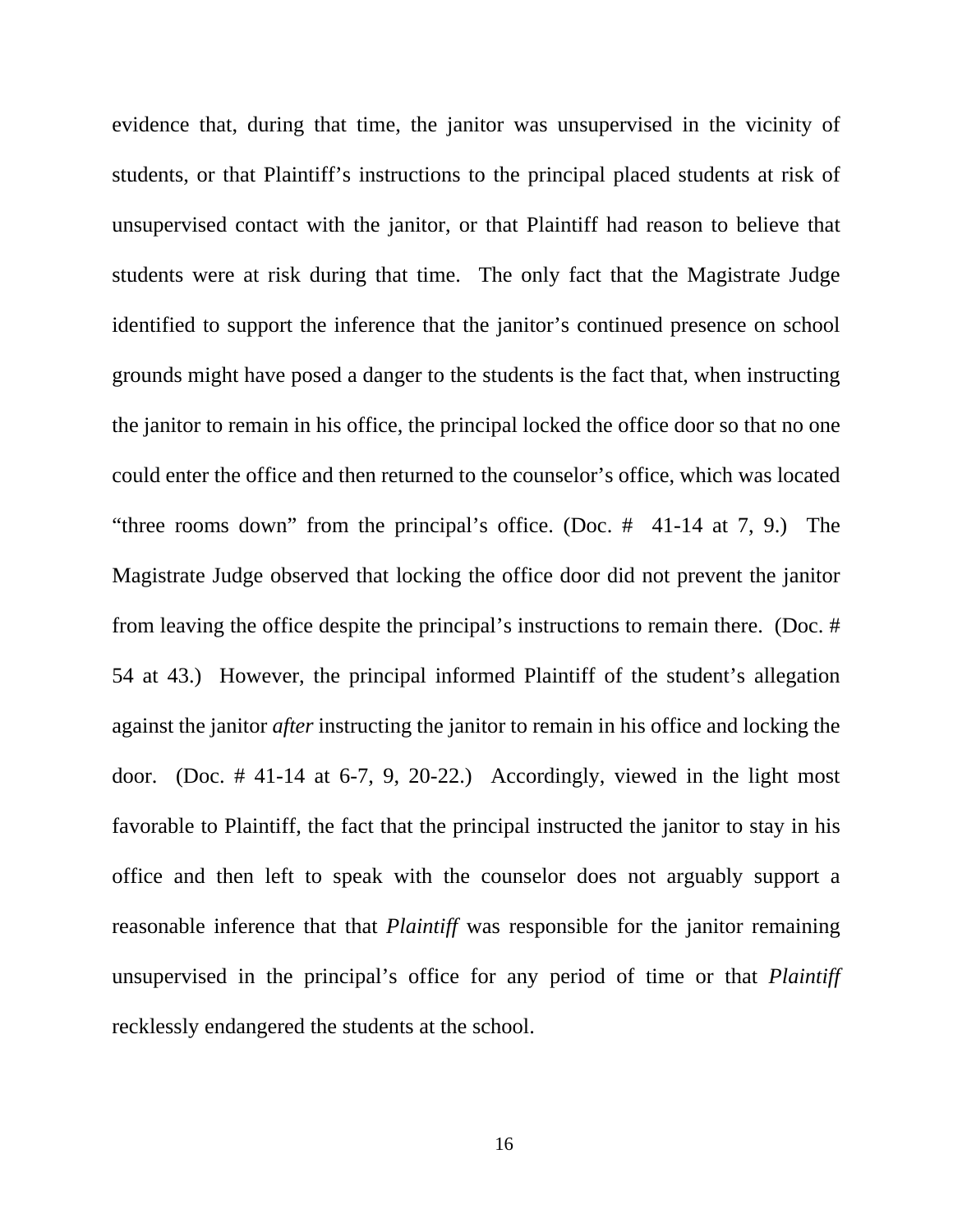The record does not support the second reason the Magistrate Judge gave for a finding of arguable probable cause to conclude that Plaintiff endangered the Hayneville Middle School students: that the janitor entered the school counselor's office while the school counselor was meeting with the student immediately following the incident. It is undisputed that the janitor entered the counselor's office and was removed from it before Plaintiff was informed of the student's allegation of abuse. (Doc. #41-14 at 6-7, 9, 20; Doc. #41-9 at 6.) Accordingly, the janitor's entry into the counselor's office does not arguably support the conclusion that Plaintiff recklessly endangered the students at the school.

 Material factual disputes exist as to the third basis of the Magistrate Judge's finding of arguable probable cause: specifically, the evidence conflicts as to whether Defendant Mitchell had any reasonable basis for a subjective belief that Plaintiff returned the janitor to Hayneville Middle School "a day or two" after the alleged incident. (Doc. # 41-2 at 32, 36.) As the Magistrate Judge noted (Doc. # 54 at 43), Defendant Mitchell formed this belief "based on an alleged discussion with [the guidance counselor]." (Doc. # 41-2 at 33, 36.) However, as Plaintiff pointed out in his summary judgment brief, the guidance counselor testified at her deposition that she never told Defendant Mitchell that the janitor returned to the school after the day of the incident. (Doc. # 41-9 at 10.)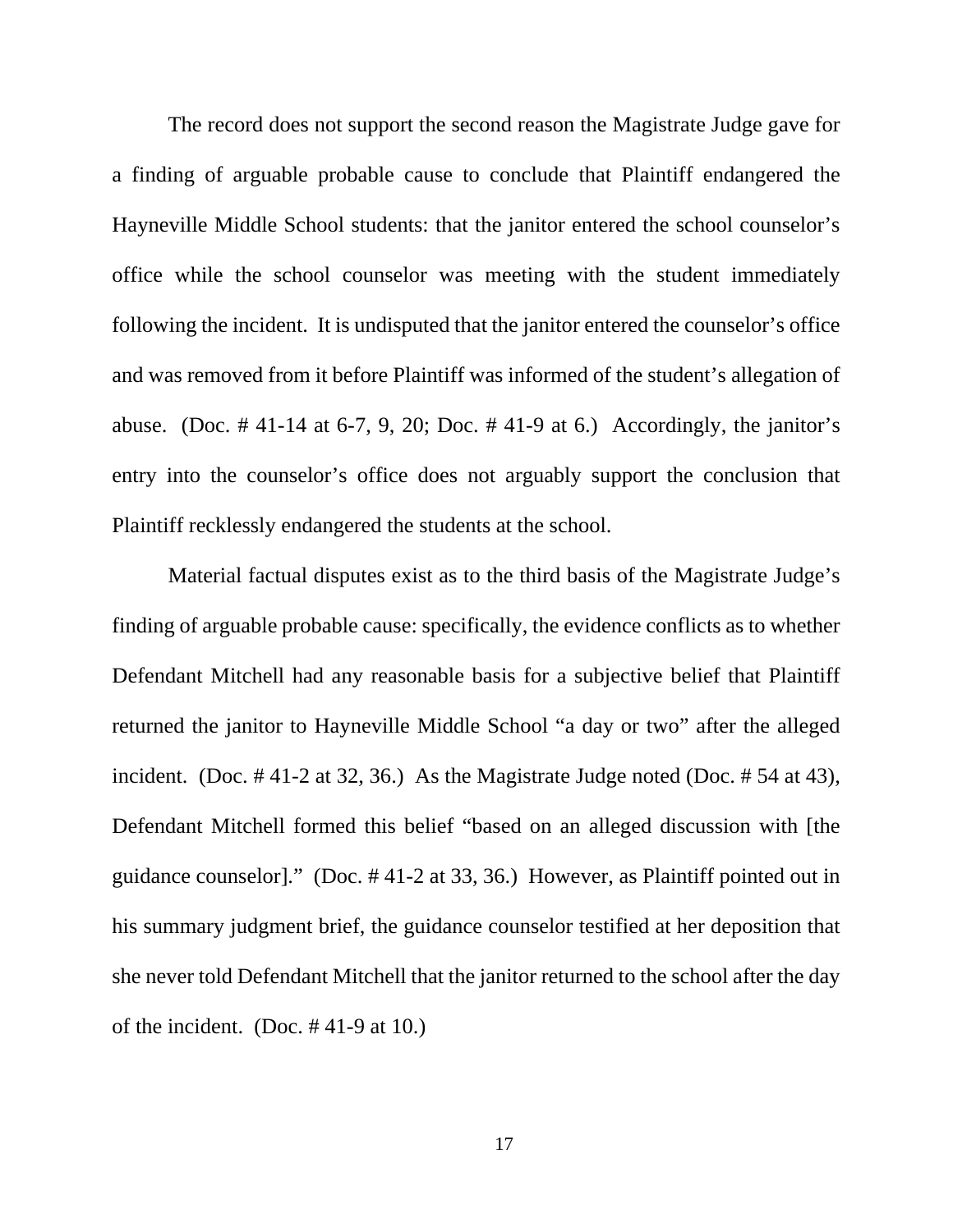In his deposition, Defendant Mitchell testified that he believed the janitor had been returned to the school because Plaintiff told the student's mother that he planned to place the janitor back at the school, but then, after the mother objected, Plaintiff decided to place the janitor at a different school that was outside Defendant Mitchell's jurisdiction.<sup>14</sup> (Doc.  $\#$  41-2 at 34-36.) Viewed in the light most favorable to Plaintiff, the information Defendant Mitchell received from the student's mother would not lead a reasonable officer to the conclusion that the janitor was in fact placed back Hayneville Middle School. Rather, drawing all inferences in Plaintiff's favor, the mother's information indicated that Plaintiff thought about placing the janitor at Hayneville Middle School but later changed his mind – *i.e.*, that the janitor *was not* returned to the school in Defendant Mitchell's jurisdiction.

 Disputed facts also undercut the Recommendation's conclusion that a neutral magistrate's issuance of the April 17, 2014 warrant supports a finding of arguable probable cause. As the Magistrate Judge noted, "[t]he fact that a neutral magistrate has issued a warrant is the clearest indication that the officers acted in an objectively reasonable manner or, as [the Eleventh Circuit] sometimes put[s] it, in 'objective good faith.'" *Messerschmidt v. Millender*, 565 U.S. 535, 546 (2012) (quoting *United* 

<sup>&</sup>lt;sup>14</sup> The April 17, 2014 warrant is not premised on the janitor's placement at the out-ofjurisdiction school, and Defendant Mitchell does not argue that placement at the out-of-jurisdiction school supports a finding of arguable probable cause.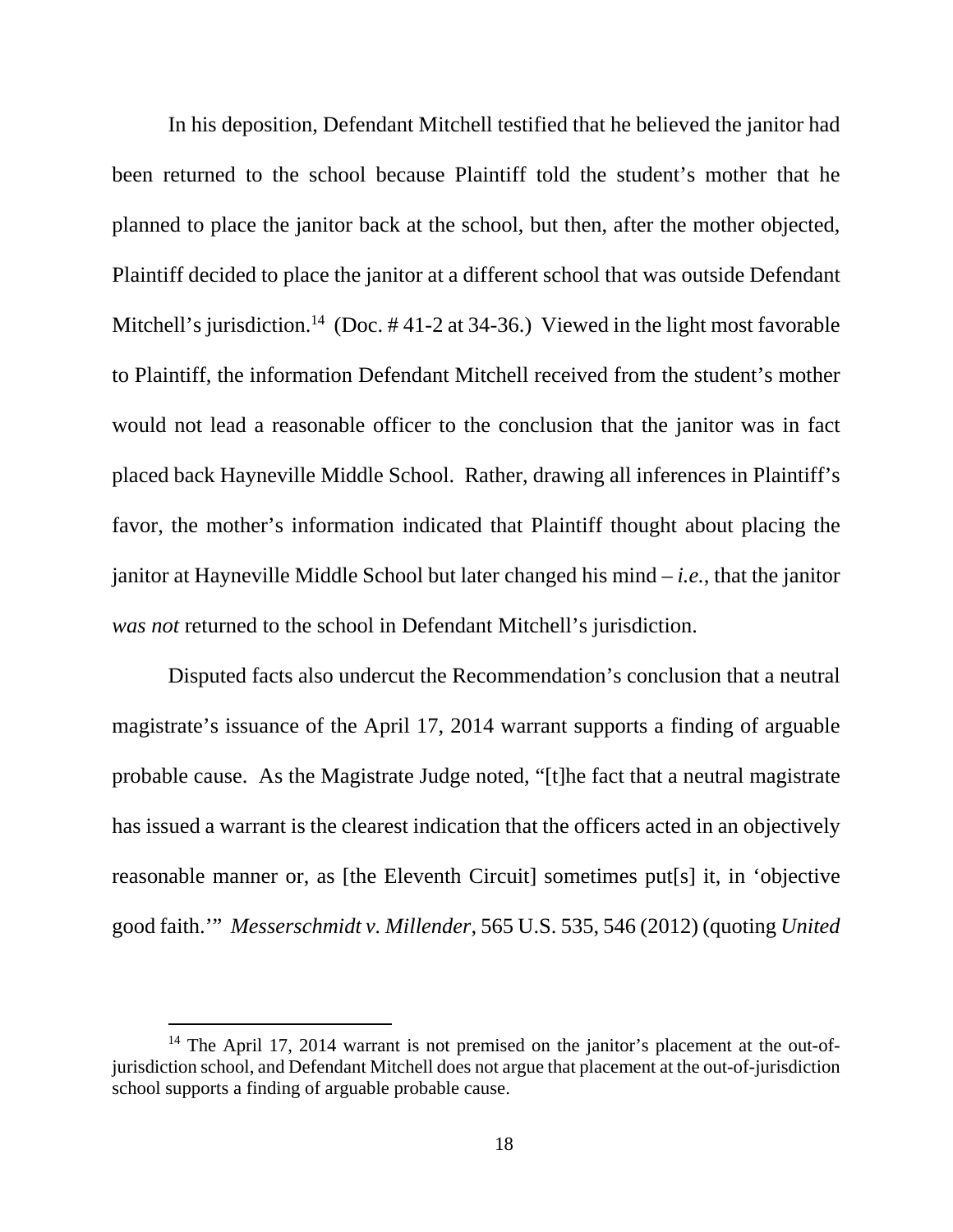*States v. Leon*, 468 U.S. 897, 922–923 (1984)). However, the issuance of a warrant by a neutral magistrate "does not end the inquiry into [the] objective reasonableness" of the officer's actions. *Id*. at 547. A warrant will not shield an officer from liability where "it is obvious that no reasonably competent officer would have concluded that a warrant should issue," *id*. (citation and internal quotation marks omitted), such as when the magistrate issued the warrant in reliance on a deliberately or recklessly false affidavit. *Leon*, 468 U.S. at 923.

 The entire premise of Plaintiff's case is that, in obtaining the warrant against Plaintiff for recklessly endangering the students at Hayneville Middle School, Defendant Mitchell willfully or recklessly disregarded or omitted the fact that Plaintiff never returned the janitor to Hayneville Middle School. Despite Defendant Mitchell's subjective belief that the janitor returned to the school, substantial evidence establishes that the janitor did not return to the school, but that he was reassigned to another school outside Defendant Mitchell's jurisdiction. As previously discussed, Defendant Mitchell stakes his continuing belief to the contrary on his contention that the school counselor informed him that the janitor returned to the school, but the school counselor denies that she ever said such a thing to Defendant Mitchell. Neither the warrant nor the incident report that is the basis of the warrant supplies any additional facts that arguably could support a reasonable conclusion that Plaintiff placed the janitor at the school after the reported abuse,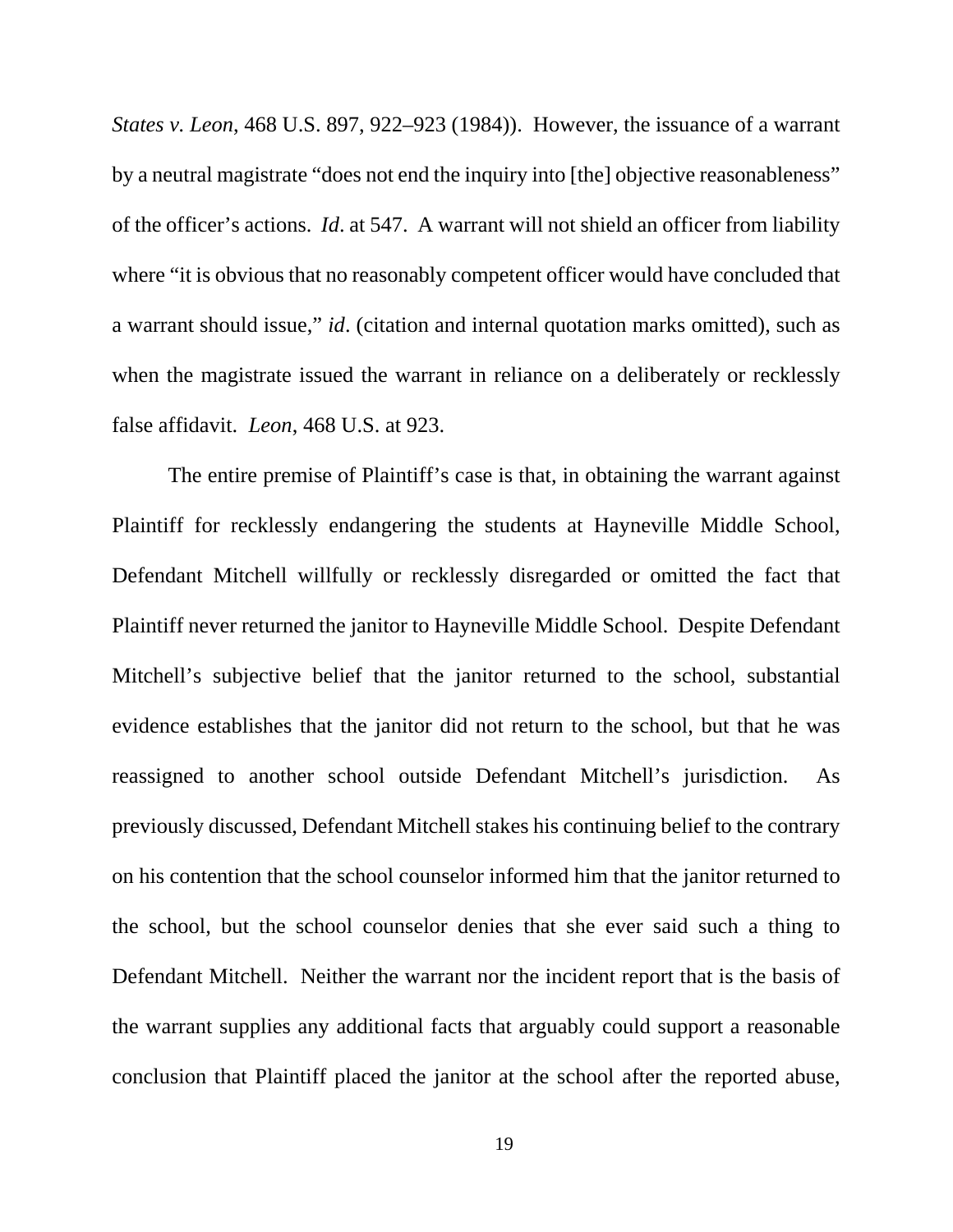thereby recklessly endangering the students at the school.<sup>15</sup> Further, as the Magistrate Judge noted, substantial evidence exists to support the conclusion that Defendant Mitchell "knew, or at least suspected" that he had no probable cause to arrest Plaintiff. (Doc. # 54 at 53.) Viewed in the light most favorable to Plaintiff, substantial evidence supports the conclusion that Defendant Mitchell recklessly or willfully disregarded the fact that Plaintiff did not reassign the janitor to Hayneville Middle School after the alleged incident.

 Accordingly, viewed in the light most favorable to Plaintiff, as is required on a motion for summary judgment, the evidence reasonably supports the conclusion that Defendant Mitchell lacked arguable probable cause when he obtained the April 17, 2014 warrant against Plaintiff for recklessly endangering the students at Hayneville Middle School. The court rejects the Magistrate Judge's conclusion to the contrary. Further, based on the contradictory evidence in the record, the court finds no error in the Magistrate Judge's conclusion that a genuine dispute of material fact precludes a finding that Defendant Mitchell had probable cause for issuance of the warrant.

<sup>&</sup>lt;sup>15</sup> The incident report attached to the warrant does not state that Plaintiff actually placed the janitor back at Hayneville Middle School, only that he decided to place the janitor at the school and then changed his mind after the student's mother complained. The incident report also contains no facts to arguably support the conclusion that, on the day of the incident, Plaintiff endangered students by allowing the janitor to remain on school grounds after Plaintiff was informed of the student's allegations. (Doc. # 46-11.)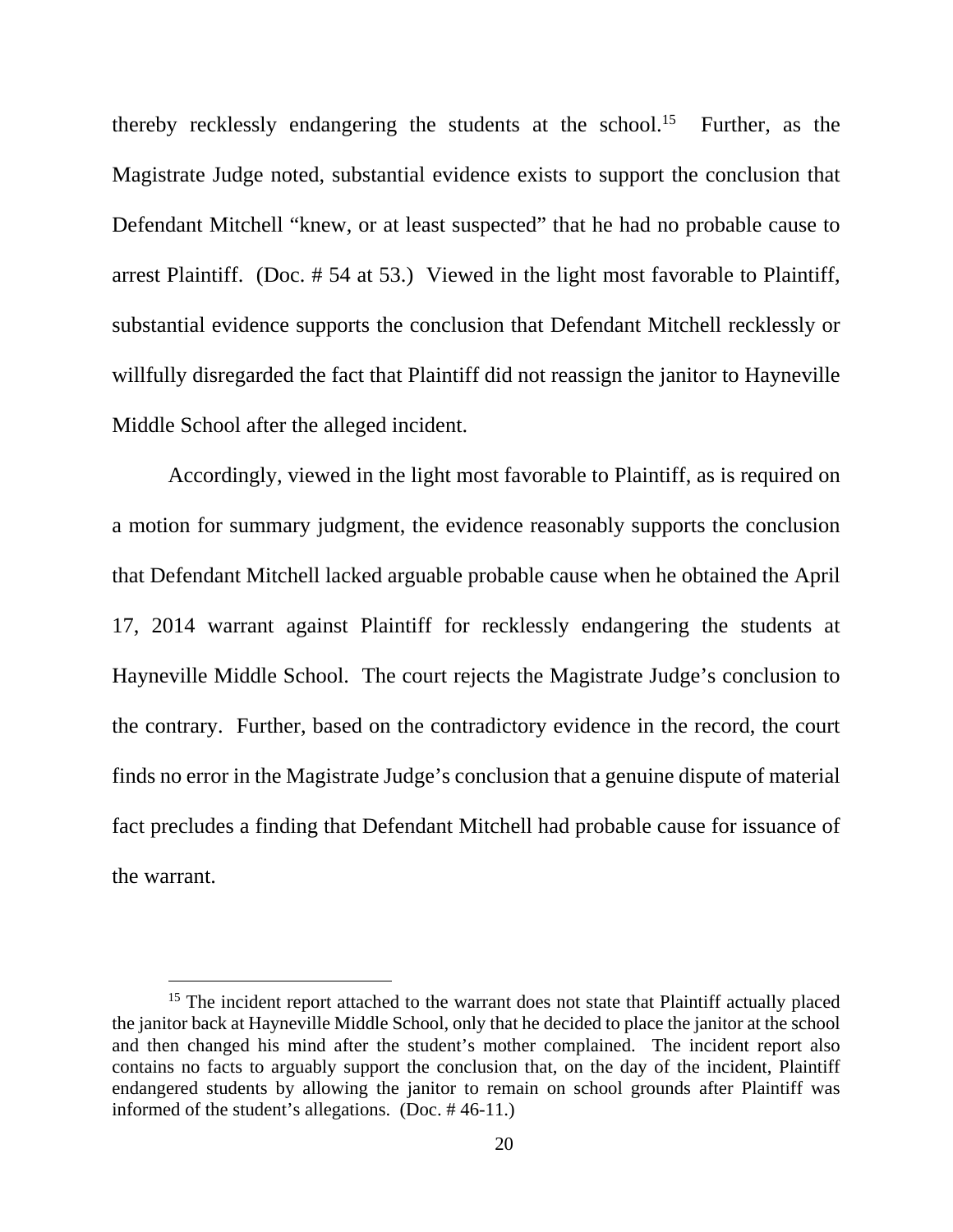Because the substantial evidence precludes a finding as a matter of law that Defendant Mitchell had either probable cause or arguable probable cause to obtain the April 17, 2014 warrant, Defendant Mitchell is not entitled to summary judgment

on Plaintiff's state law malicious prosecution claim arising from the April 17, 2014 warrant.

## **B. Plaintiff's § 1983 Malicious Prosecution Claim Against Defendant Mitchell**

 Plaintiff did not object to the Magistrate Judge's conclusion that the existence of arguable probable cause established, as a matter of law, that Defendant Mitchell was entitled to qualified immunity on Plaintiff's § 1983 malicious prosecution claim. However, at Defendant Mitchell's invitation (Doc. # 57 at 2-3), the court considered the validity of that finding. Having rejected the arguable probable cause analysis, which formed the basis of the Magistrate Judge's qualified immunity analysis, the court also rejects the Magistrate Judge's conclusion that qualified immunity shields Defendant Mitchell from Plaintiff's § 1983 malicious prosecution claim arising out of the April 17, 2014 warrant. (Doc. # 57 at 2-3.)

### **C. Supplemental Jurisdiction over Remaining State Law Claims**

 Based on the Magistrate Judge's conclusion that Defendant Mitchell was entitled to summary judgment on Plaintiff's claims under federal law, including the § 1983 malicious prosecution claim, the Magistrate Judge recommended that,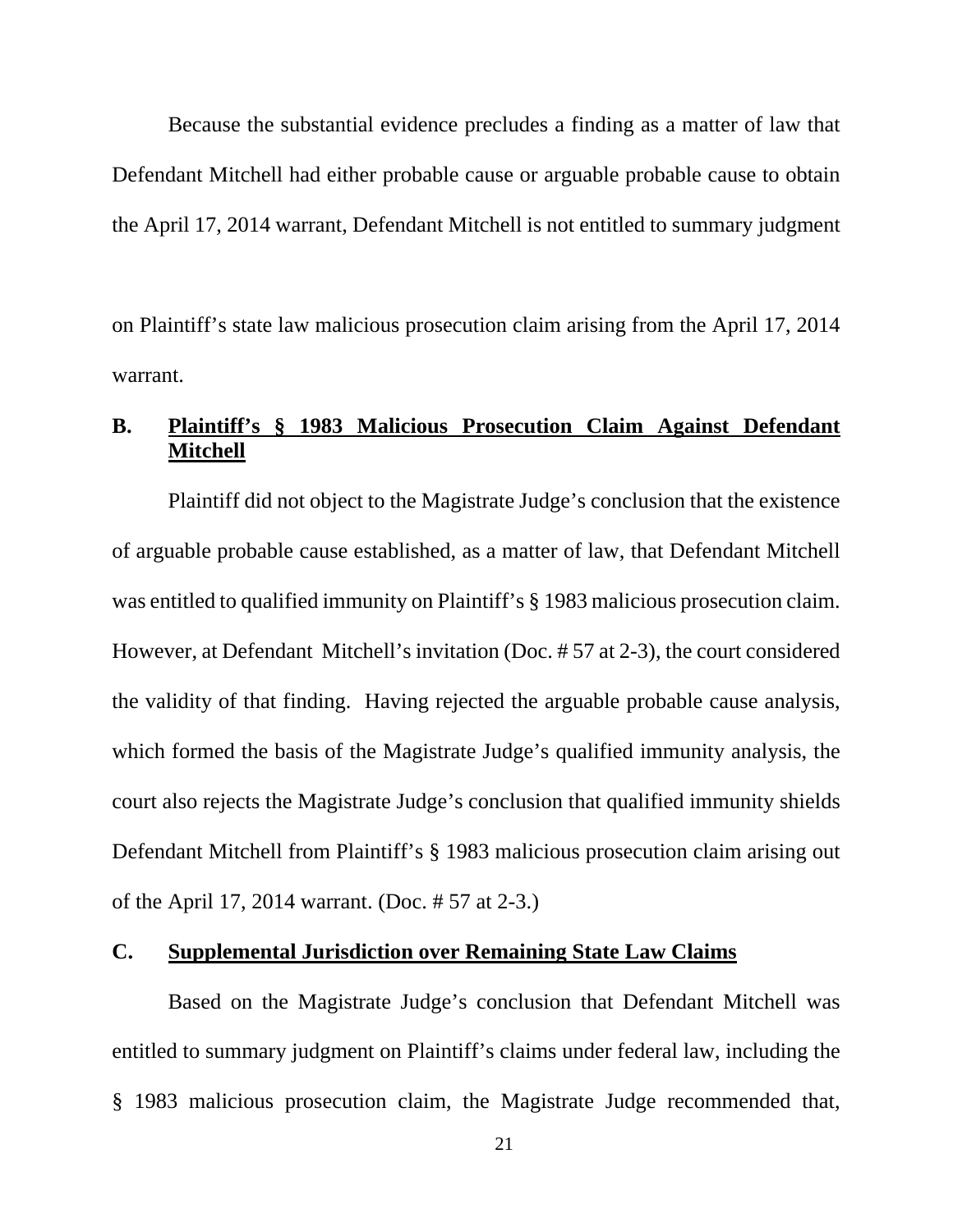pursuant to 28 U.S.C.  $\S$  1367(c)(3), the court should decline to exercise jurisdiction over Plaintiff's two remaining state law claims: Plaintiff's state law malicious prosecution claim against Defendant Mitchell and Plaintiff's negligence claim against Defendant Town of Hayneville.<sup>16</sup> However, because the court rejects the Magistrate Judge's conclusion that summary judgment is due to be granted on Plaintiff's § 1983 malicious prosecution claim, declining supplemental jurisdiction over Plaintiff's remaining state law claims is inappropriate at this time. *See* 28 U.S.C. § 1367(c)(3) (stating that a district court may decline to exercise jurisdiction over a supplemental claim if the court "has dismissed all claims over which it has original jurisdiction").

## **D. Defendant Town of Hayneville's Objections**

 $\overline{a}$ 

 In Count 9 of the Amended Complaint, Plaintiff asserts a claim of "negligence" against Defendant Town of Hayneville and other Defendants. Although, as the Magistrate Judge noted, the complaint could have been better drafted, the plain language of Count 9 seeks to hold Defendant Town of Hayneville on two distinct theories.

 For his first negligence theory, Plaintiff seeks to hold Defendant Town of Hayneville liable for Defendant Mitchell's allegedly negligent acts in "the issuance

<sup>&</sup>lt;sup>16</sup> The Magistrate Judge recommended entry of summary judgment as to all other state law claims. Plaintiff did not object to the Recommendation.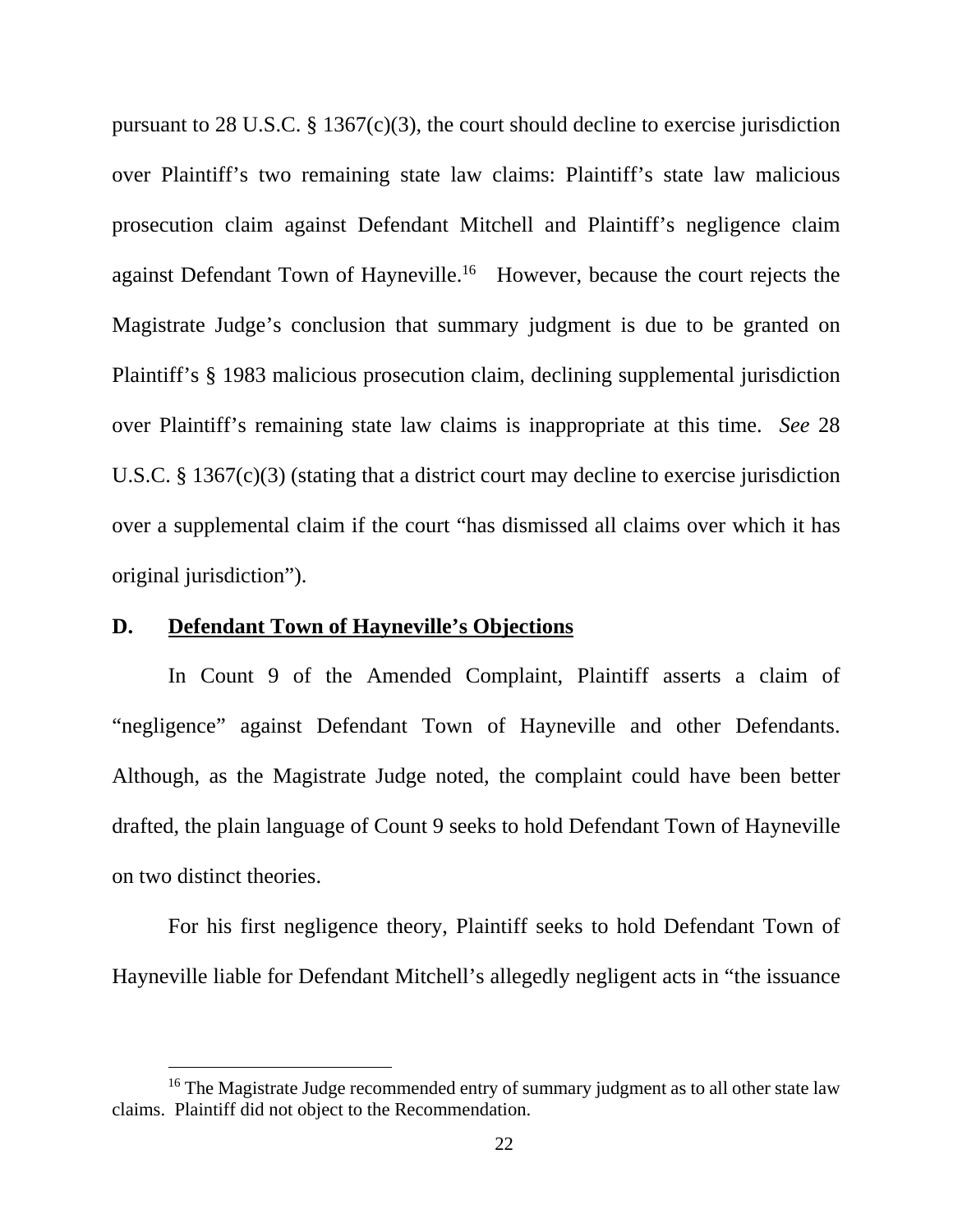and execution" of warrants for Plaintiff's arrest. (Doc. # 32 at ¶¶ 60-61.) Plaintiff further alleges that Defendant Mitchell acted with "negligence, want of skill, and/or carelessness" in obtaining the warrants. (Doc.  $\#$  32 at  $\P\P$  60-61.) The Magistrate Judge concluded that summary judgment was due to be granted on this first negligence theory because Plaintiff abandoned the theory at the summary judgment stage. Plaintiff did not object to the Magistrate Judge's recommendation that summary judgment be granted as to this first negligence theory, and, on this point, the court finds no error in the Recommendation.

 For his second negligence theory, Plaintiff seeks to hold Defendant Town of Hayneville liable on grounds that the mayor and city council members<sup>17</sup> acted with "negligence, want of skill, or carelessness" by negligently "supervis[ing], monitoring, and reinstating [Defendant] Mitchell after he was suspended." (Doc. # 32 at ¶ 61.) Defendant Town of Hayneville argues that the Magistrate Judge erred in construing the complaint as containing this second theory, but the language of the complaint supports the Magistrate Judge's construction and is sufficient to have placed Defendant Town of Hayneville on notice of the theory. (Doc. # 32 at ¶ 61.)

 Defendant Town of Hayneville argues that it cannot be held liable on the Plaintiff's second negligence theory because the Magistrate Judge described the

<sup>&</sup>lt;sup>17</sup> Plaintiff did not object to the Magistrate Judge's recommendation that the council members are entitled to summary judgment on all claims.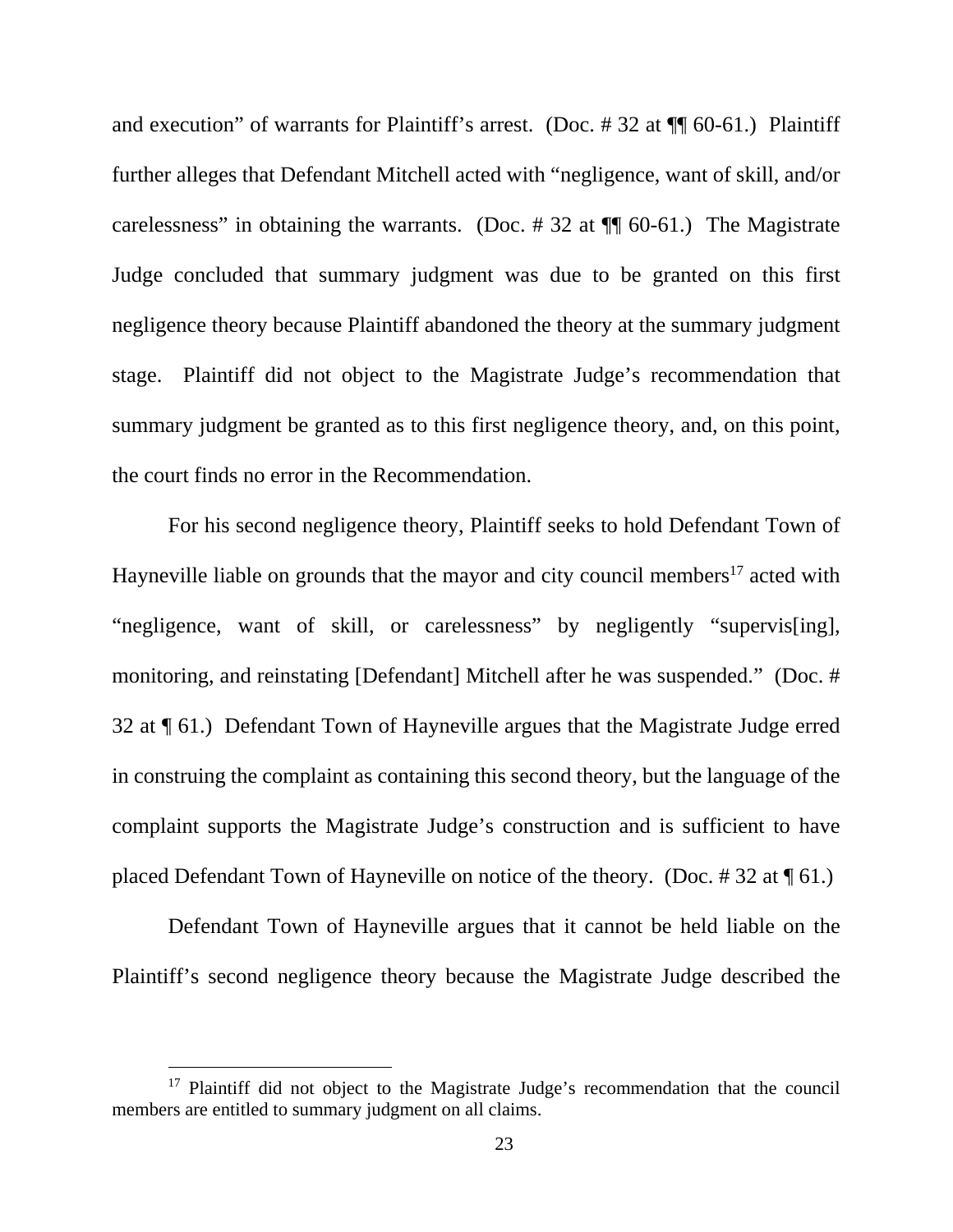theory as a theory of "direct" liability (Doc. # 54 at 32 n.13), and, under Ala. Code 1975 § 11-47-190, municipalities can only be held liable for the negligent acts of an "agent, officer, or employee of the municipality." Despite the Magistrate Judge's use of the term "direct liability" to describe Plaintiff's second negligence theory, Plaintiff clearly seeks to hold Defendant Town of Hayneville liable for the alleged negligence of its agent/officer (the mayor) in reinstating Defendant Mitchell after he was suspended for his plan to arrest Plaintiff Boyd at a Board of Education meeting. (Doc. # 32 at  $\P_61$ .) Further, as the Magistrate Judge noted elsewhere<sup>18</sup> in the Recommendation, some Alabama case law suggests that Alabama would recognize the tort of negligent hiring against a municipality so long as the person making the relevant hiring decision is not entitled to state agent or discretionary function immunity. (Doc. # 54 at 36.) *Ford v. City of Goodwater*, No. 2:12cv1094-MHT, 2014 WL 37857, at \*8 (M.D. Ala. Jan. 6, 2014). Accordingly, Defendants have not demonstrated that Ala. Code 1975 § 11-47-190 precludes liability on Plaintiff's second negligence theory.

 In conjunction with Defendant Town of Hayneville's insistence that Count 9 rests solely on *respondeat superior* liability for Defendant Mitchell's conduct,

<sup>&</sup>lt;sup>18</sup> The Magistrate Judge separately analyzed and recommended entry of summary judgment on a different negligent hiring, training, and supervision claim that was premised on the theory that Defendant Town of Hayneville was negligent in its original decision to hire Defendant Mitchell because Defendant Mitchell allegedly had a history of domestic abuse and of and pulling a gun on a sheriff and threatening the sheriff's life. (Doc. # 54 at 30-31 & n.11.)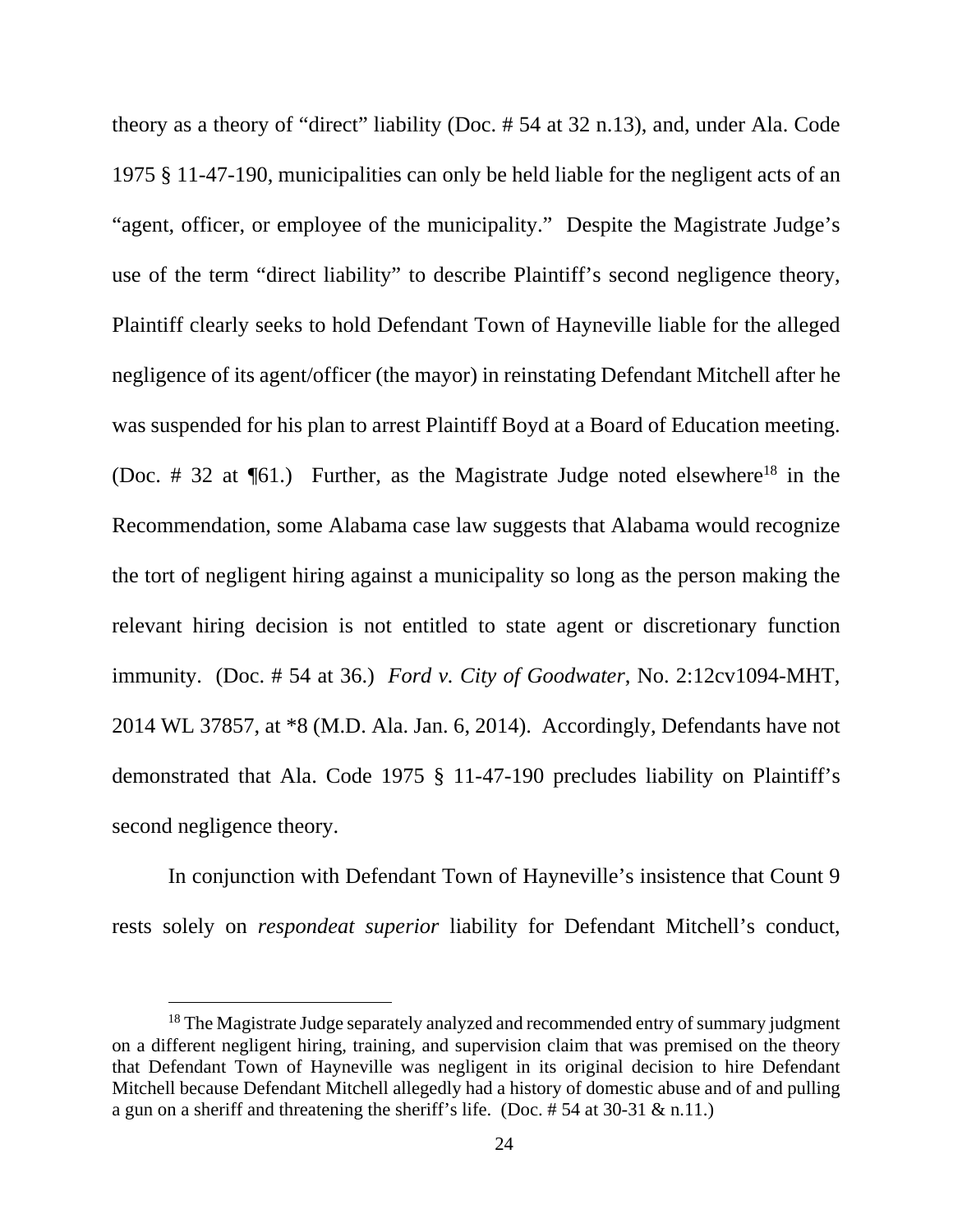Defendant Town of Hayneville argues that Defendant Mitchell's state agent and discretionary function immunity must be imputed to Defendant City of Hayneville. However, this argument is misplaced because Defendant Town of Hayneville is incorrect in assuming that Plaintiff's negligence theory rests solely on the Town's liability for the conduct of Defendant Mitchell.

 Defendant Town of Hayneville contends that it cannot be liable Plaintiff's second negligence theory because Plaintiff does not allege that the mayor acted negligently in reinstating Defendant Mitchell. However, in both his complaint and his response to the summary judgment motion, Plaintiff *did* contend that the mayor's negligence was responsible for Defendant Mitchell's reinstatement. (Doc. # 46 at 26-27; Doc. # 32 at  $\P$  61.)

 Defendant Town of Hayneville argues that, even if Plaintiff's second negligence theory is premised on liability for the mayor's decision to reinstate Defendant Mitchell, the mayor (and, in turn, Defendant Town of Hayneville) is entitled to state agent immunity.<sup>19</sup> (Doc. #58 at 9.) Defendant Town of Hayneville's argument on this point is conclusory, was not raised in its summary judgment brief, and was not considered by the Magistrate Judge. (Doc. # 44 at 35.) Accordingly,

<sup>&</sup>lt;sup>19</sup> "[State agent i]mmunity applies to employees of municipalities in the same manner that immunity applies to employees of the State." *City of Birmingham v. Brown*, 969 So. 2d 910, 916 (Ala. 2007). Nothing in this Memorandum Opinion precludes Defendant Town of Hayneville from asserting this immunity argument in the future, or Plaintiff from arguing that this immunity argument has been waived or is barred by estoppel.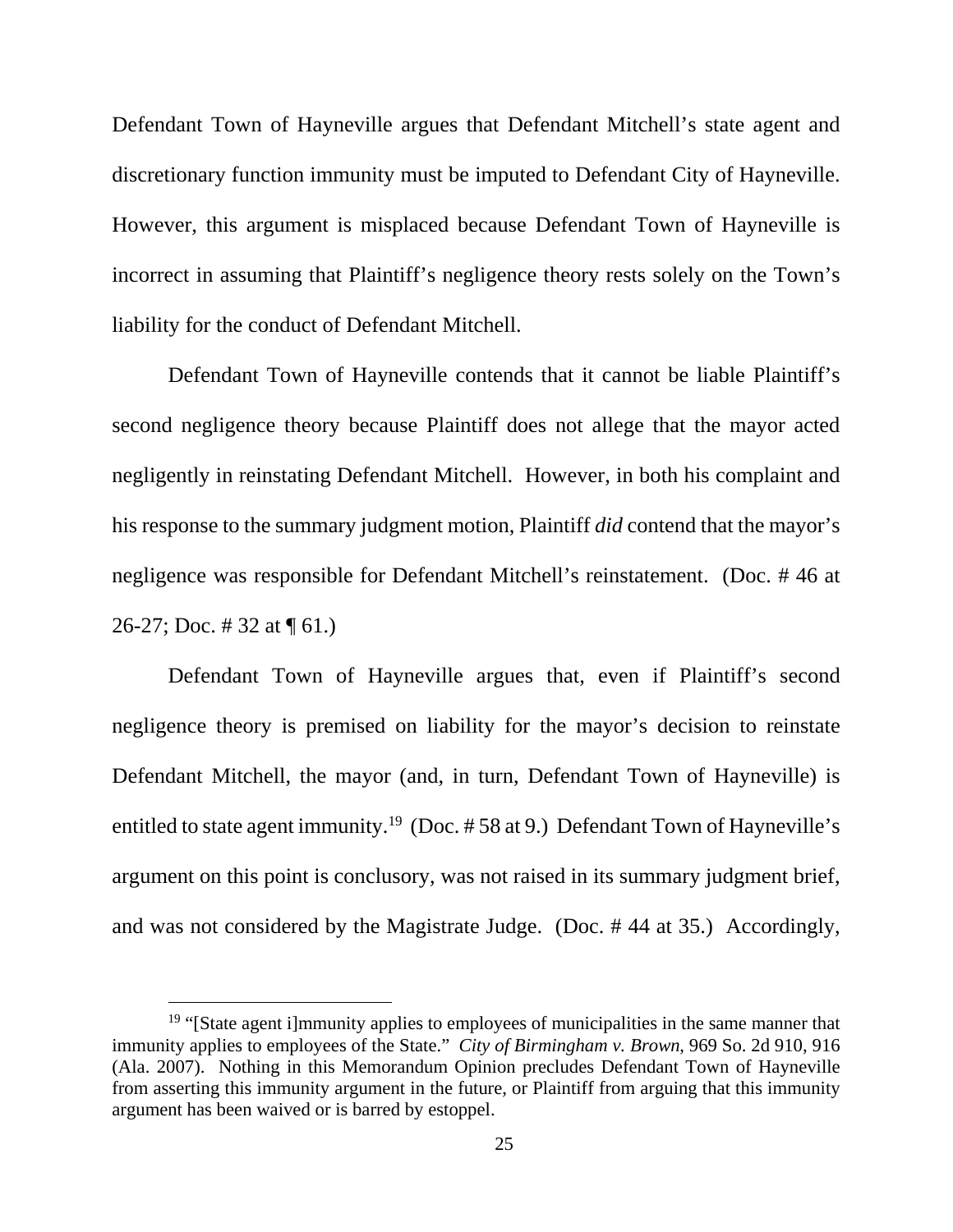Defendant Town of Hayneville's immunity argument does not provide grounds for rejecting the Recommendation.

 Defendant Town of Hayneville points out an internal conflict in the Recommendation. In analyzing Plaintiff's negligence claim, the Magistrate Judge noted substantial evidence that the mayor was aware that Defendant Mitchell intended to arrest Plaintiff. As the Magistrate Judge also noted, Lowndes County District Judge Adrian Daniel Johnson testified that, prior to Defendant Mitchell's reinstatement, he personally informed the mayor that Plaintiff's arrest on a charge of reckless endangerment would be unsupported by probable cause. (Doc # 54 at 34.) The Magistrate Judge concluded that, in light of the mayor's differing account of his conversation with Judge Johnson, "as stated earlier [in the Recommendation,] whether the conversation between Mayor Lawrence and Judge Johnson led to the certain conclusion that there was no probable cause is in dispute due to the differing accounts of that conversation and [the mayor's] lack of legal training and expertise." (Doc. # 54 at 34.)

 However, earlier in the Recommendation, in analyzing Plaintiff's § 1983 false arrest, false imprisonment, and inadequate monitoring and supervision claims against Defendant Town of Hayneville and Defendant Mitchell, the Magistrate Judge considered the conflicting testimony of Judge Johnson and the mayor and concluded that the mayor's "more succinct, rudimentary recollection of the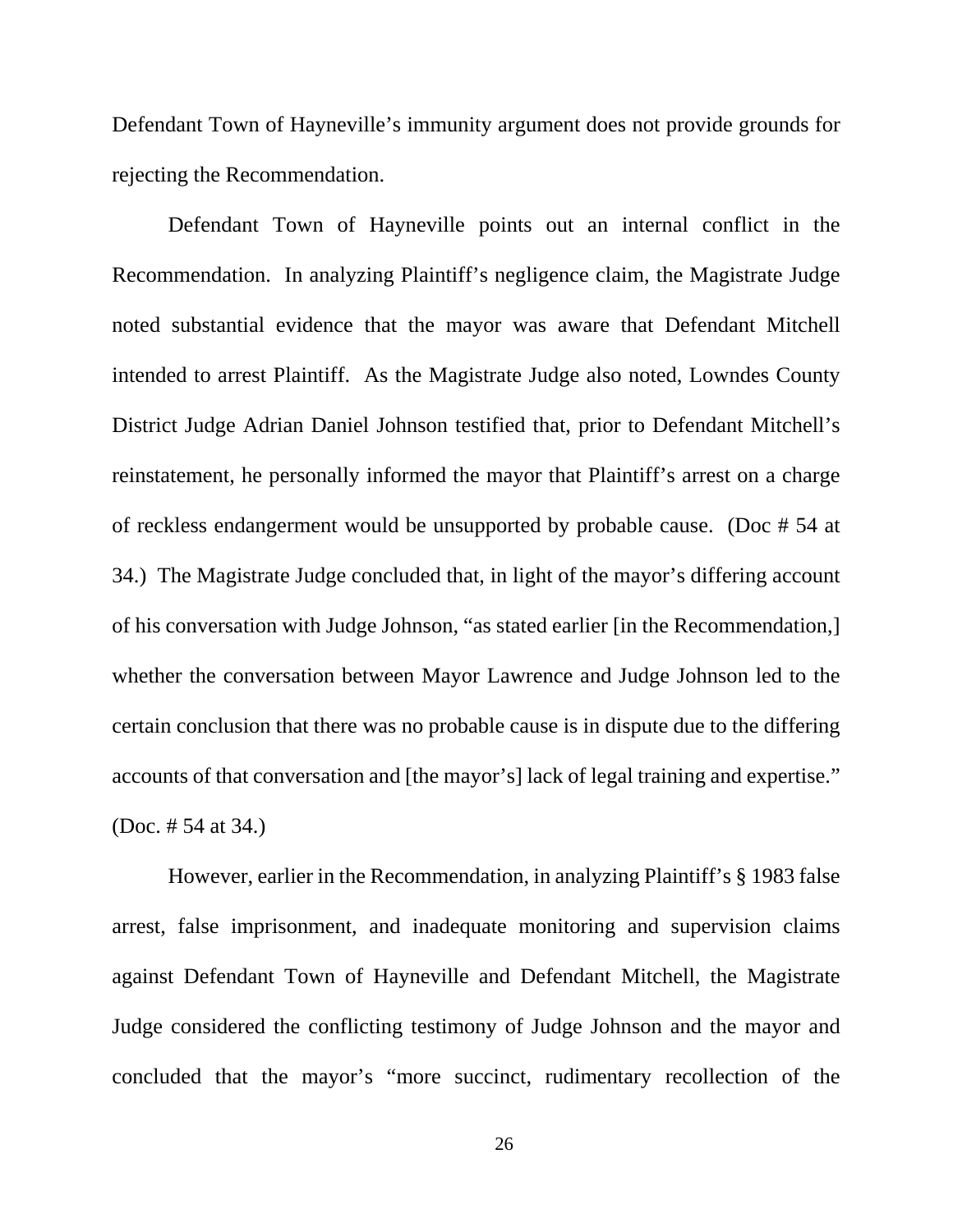conversation" established that the mayor could not have foreseen that the decision to reinstate Defendant Mitchell would have led to an arrest without probable cause. (Doc. # 54 at 28.) In the context of Plaintiff's §1983 claims, the Magistrate Judge appears to have weighed conflicting evidence, made credibility determinations, and/or failed view the evidence and draw all reasonable inferences in Plaintiff's favor. The Magistrate Judge's analysis in the context of Plaintiff's § 1983 claim is incorrect because it is inconsistent with the standard of review on a motion for summary judgment.<sup>20</sup> *See Stewart v. Booker T. Washington Ins. Co*., 232 F.3d 844, 848 (11th Cir. 2000) ("In evaluating a motion for summary judgment under Rule 56(c) the evidence of the non-movant is to be believed, and all justifiable inferences are to be drawn in his favor. Moreover, the court must avoid weighing conflicting evidence or making credibility determinations." (citations and internal quotation marks omitted)).

 Having considered the inconsistencies in the Recommendation at Defendant Town of Hayneville's invitation, the court concludes that the Magistrate Judge was correct in concluding that, viewing the conflicting evidence in the light most favorable to Plaintiff, substantial evidence reasonably supports the conclusion that

<sup>&</sup>lt;sup>20</sup> The error in the Magistrate Judge's rationale in the context of considering Plaintiff's  $\S$ 1983 false arrest, false imprisonment, and inadequate monitoring and supervision claims does not necessitate rejection of the Magistrate Judge's Recommendation that those claims be dismissed on summary judgment. Plaintiff did not allege in the complaint or on summary judgment that Defendant Town of Hayneville's liability for those claims rested on the mayor's decision to reinstate Defendant Mitchell.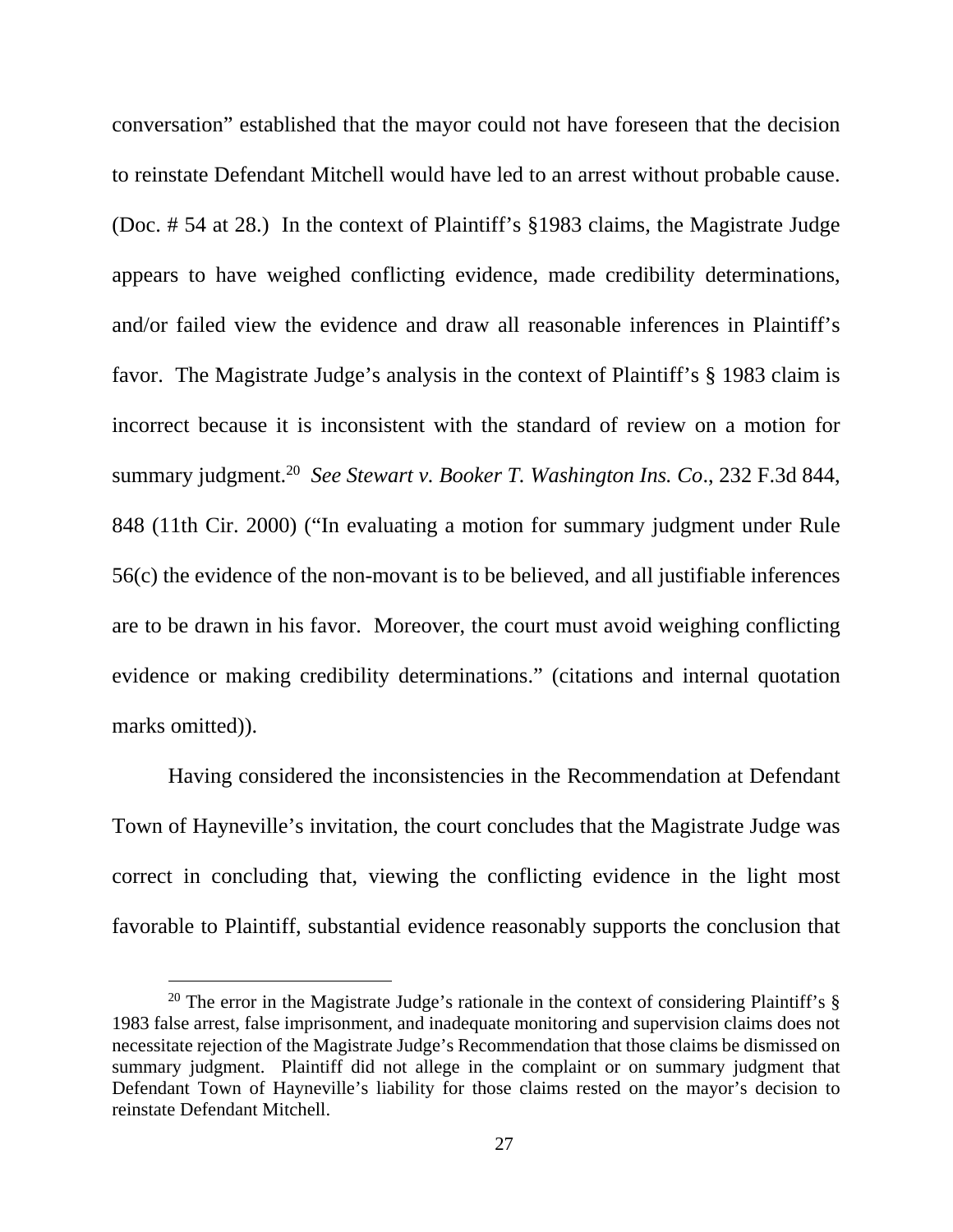the mayor was on notice that, if reinstated, Defendant Mitchell would arrest Plaintiff without probable cause.

 Accordingly, the court adopts the Recommendation that summary judgment be denied to Plaintiff's negligence claim against Defendant Town of Hayneville arising out of allegations that the mayor negligently reinstated Defendant Mitchell.

#### **II. CONCLUSION**

 Except as otherwise indicated in this Memorandum Opinion, the Recommendation is due to be adopted. Accordingly, it is ORDERED that the Recommendation of the Magistrate Judge is ADOPTED IN PART AND REJECTED IN PART as follows:

1. The motion for summary judgment (Doc. # 43) is GRANTED as to all claims against Defendants David Daniel, George Davis, Kim Payton, Sheryll Phipher, and Carole Scrushy in their individual and official capacities, and these Defendants are DISMISSED from this action.

2. As to the following claims, Defendant Kelvin Mitchell's motion for summary judgment (Doc. # 41) is GRANTED IN PART, and summary judgment is entered in favor of Defendant Kelvin Mitchell and against Plaintiff Daniel Boyd:

 a. Counts 1 and 2, only to the extent asserted against Defendant Mitchell in his official capacity;

b. all remaining federal claims (Counts 3-13);

28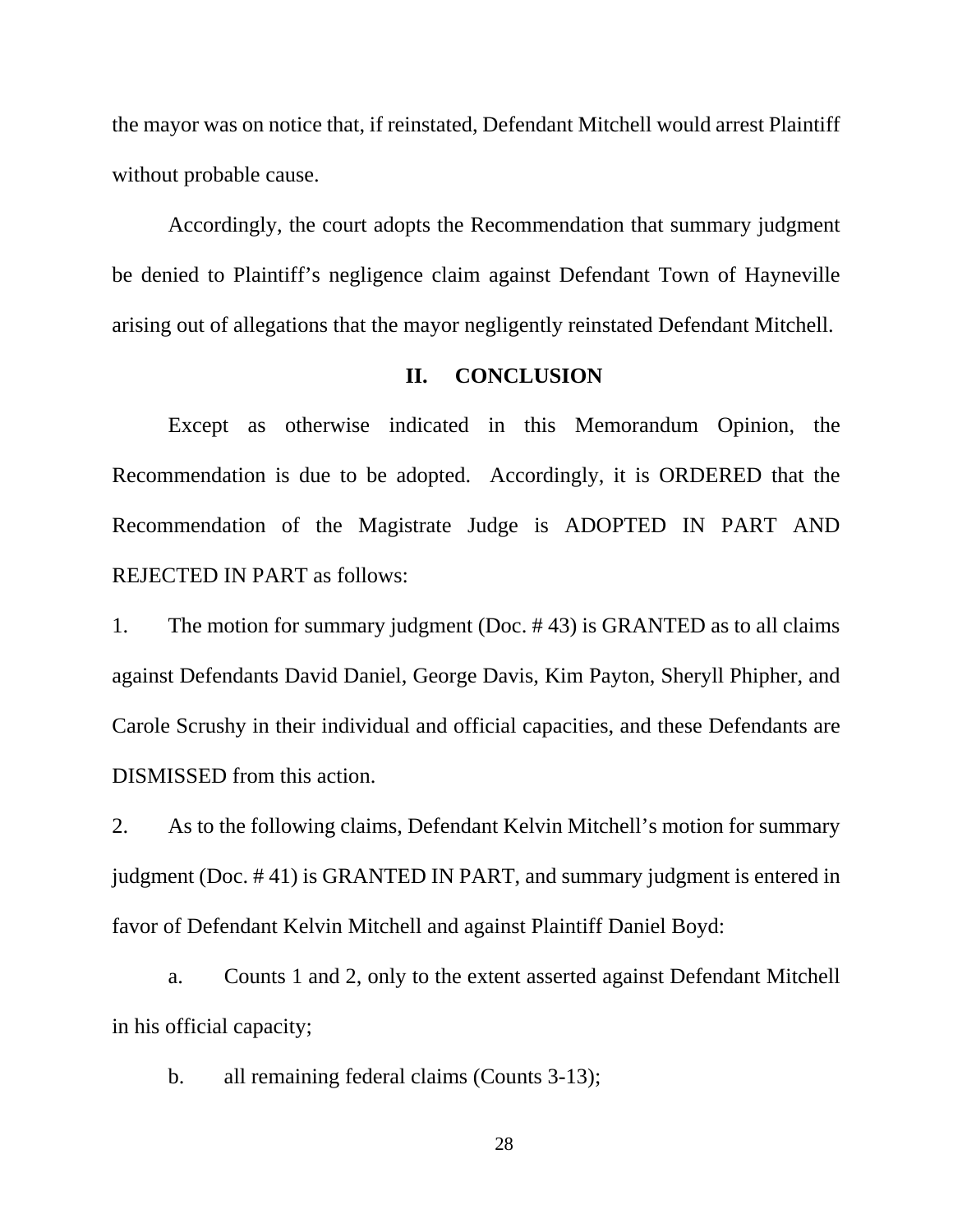c. Count 14, only to the extent asserted against Defendant Mitchell in his official capacity; and

d. all remaining state law claims (Counts 15-18).

 In all other respects, Defendant Mitchell's motion for summary judgment (Doc. # 41) is DENIED.

3. On the following claims, Defendant Town of Hayneville's motion for summary judgment (Doc. # 43) is GRANTED IN PART, and summary judgment is entered in favor of Defendant Town of Hayneville and against Plaintiff Daniel Boyd:

- a. all federal claims (Counts 1-7); and
- b. Count 9, only as to Plaintiff's first negligence theory seeking to hold Defendant Town of Hayneville liable for Defendant Mitchell's allegedly negligent act in "the issuance and execution" of warrants for Plaintiff's arrest; and
- c. all remaining state law claims (Counts  $10-18^{21}$ ).

 In all other respects, Defendant Town of Hayneville's motion for summary judgment (Doc. # 43) is DENIED.

# **By separate order, a new trial date will be set for the remaining claims, which are as follows**:

1. Against Defendant Mitchell in his individual capacity:

 $21$  Count 18 does not contain allegations against Defendant Town of Hayneville.